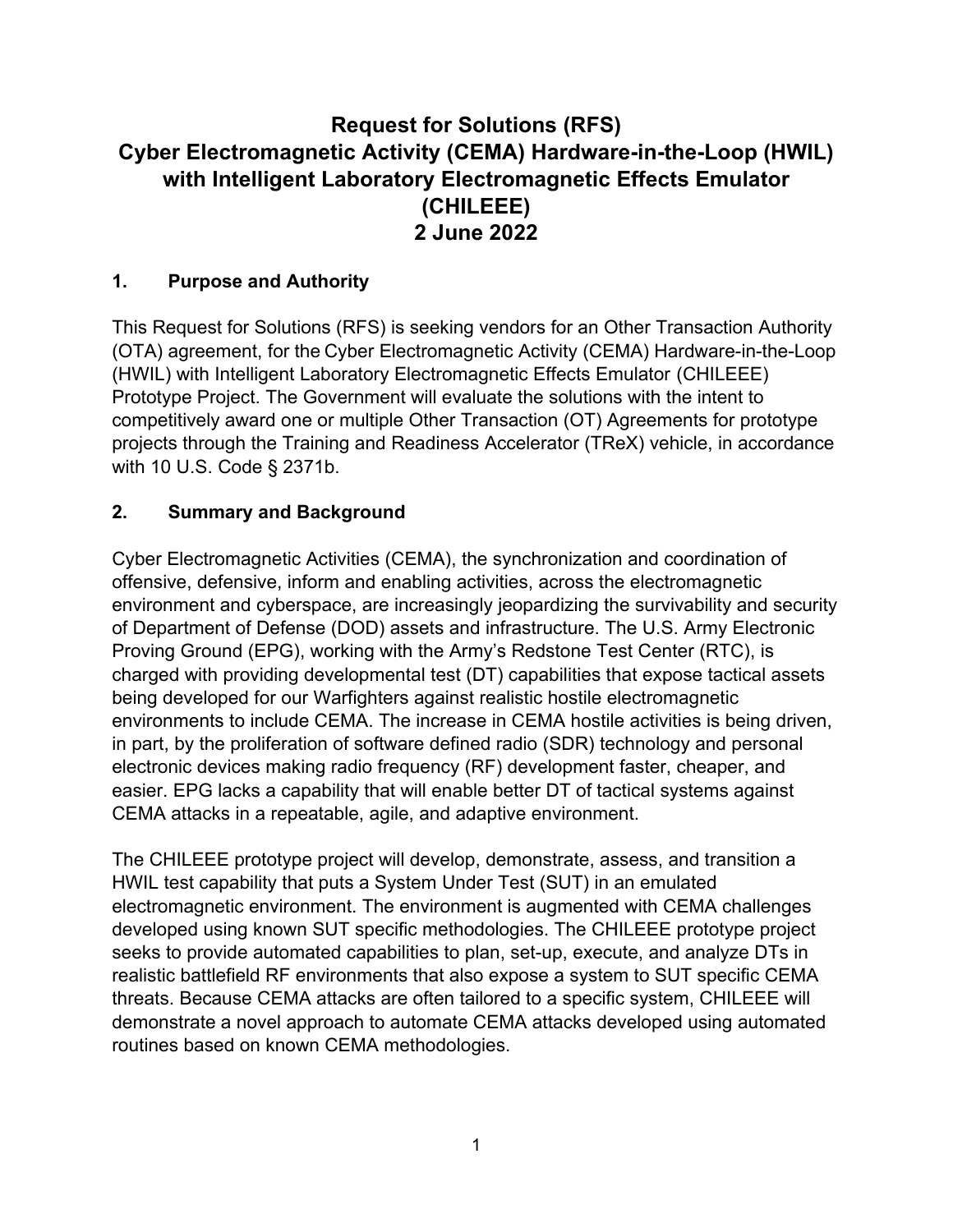CHILEEE will also attempt to employ artificial intelligence (AI) / machine learning (ML) for the development of CEMA and electronic warfare (EW) threats. Successful utilization of AI/ML for this purpose would provide a game-changing capability in this area of DT. However, success in this part of CHILEEE is not required for this development to provide significant capability to EPG.

The CHILEEE prototype project will use state-of-the-art SDR technologies to provide a HWIL test capability that exposes a SUT to realistic RF environments. SUT types that will benefit from CHILEEE include, but are not necessarily limited too, command and control (C2) systems, tactical radios, information technology (IT), assured position, navigation, and timing (APNT), radars, and missile fire control systems. The RF environments will include RF signals emulating radios, Wi-Fi, cellular, global positioning systems (GPS), other country GPS signals, and other commonly occurring signals. The RF environment will include signals produced by Army, Joint, and Coalition systems such as radars, tactical radios, and jammers. Furthermore, the RF environment will include known common RF threat signals, integrated air, and missile defense (IADS) assets, and include any available threat waveforms developed by other organizations. Finally, the RF environment will be augmented by complex CEMA attacks some of which will include threats generated by machine learning (ML) algorithms. The Government anticipates this effort will be unclassified (UNCLASS).

The envisioned CHILEEE prototype solution is depicted in the figure below.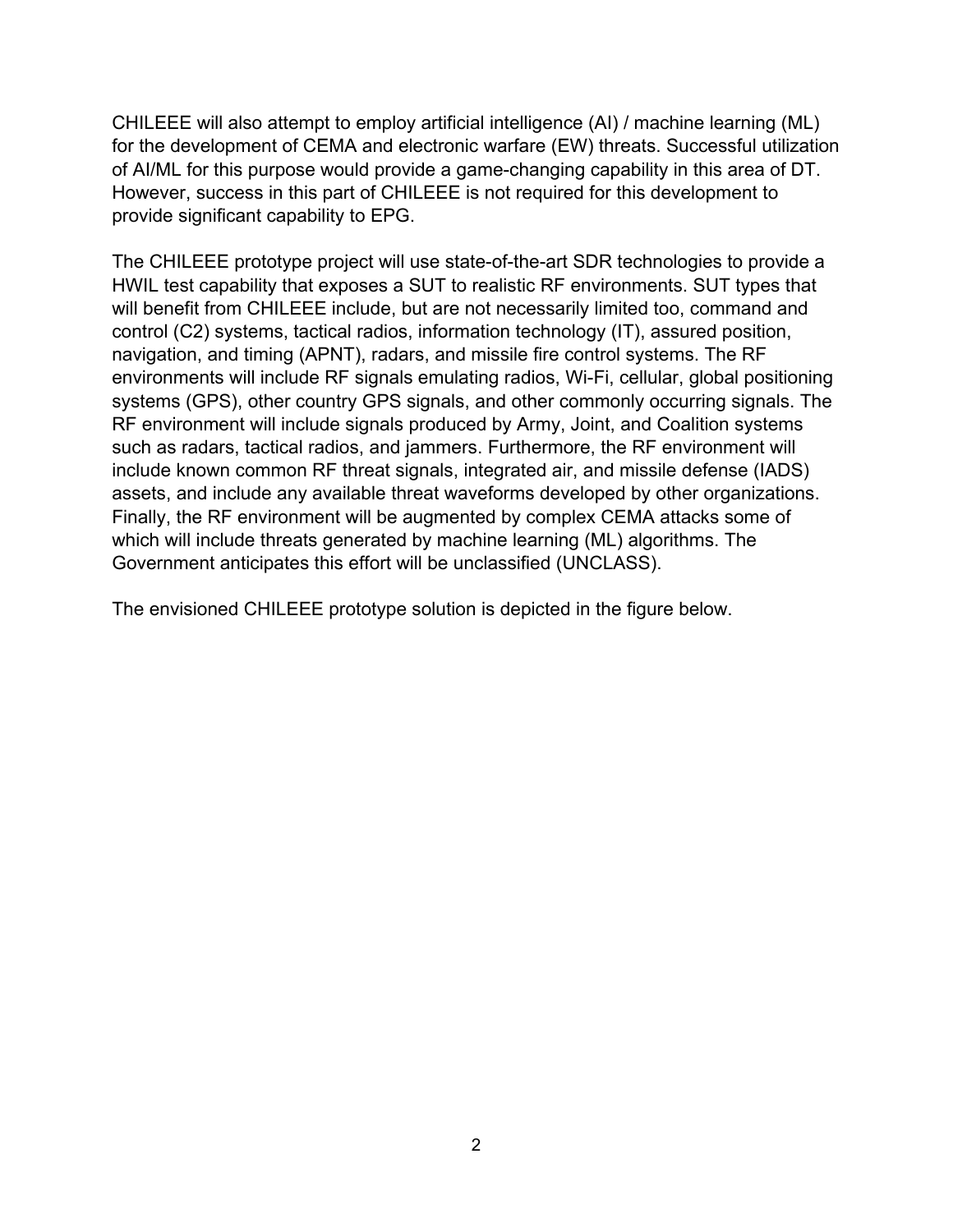

*Figure 1. Hardware-in-the-Loop RF Environment CEMA Test Bed*

#### **3. General Information**

3.1. Vendors interested in responding to this RFS must be members of the Training and Readiness Accelerator (TReX). Information about membership can be found at the following webpage:<https://nstxl.org/membership/>

3.2. The cost of preparing and submitting a response is not considered an allowable direct charge to any Government contract or agreement.

3.3. An individual vendor may not submit more than one solution in response to this RFS as a Prime. A vendor may participate as a subcontractor to multiple responses. Additionally, the Government will consider and accept partial solutions for this requirement.

3.4. Non-compliance with the submission instructions provided herein may preclude the vendor from being considered for award.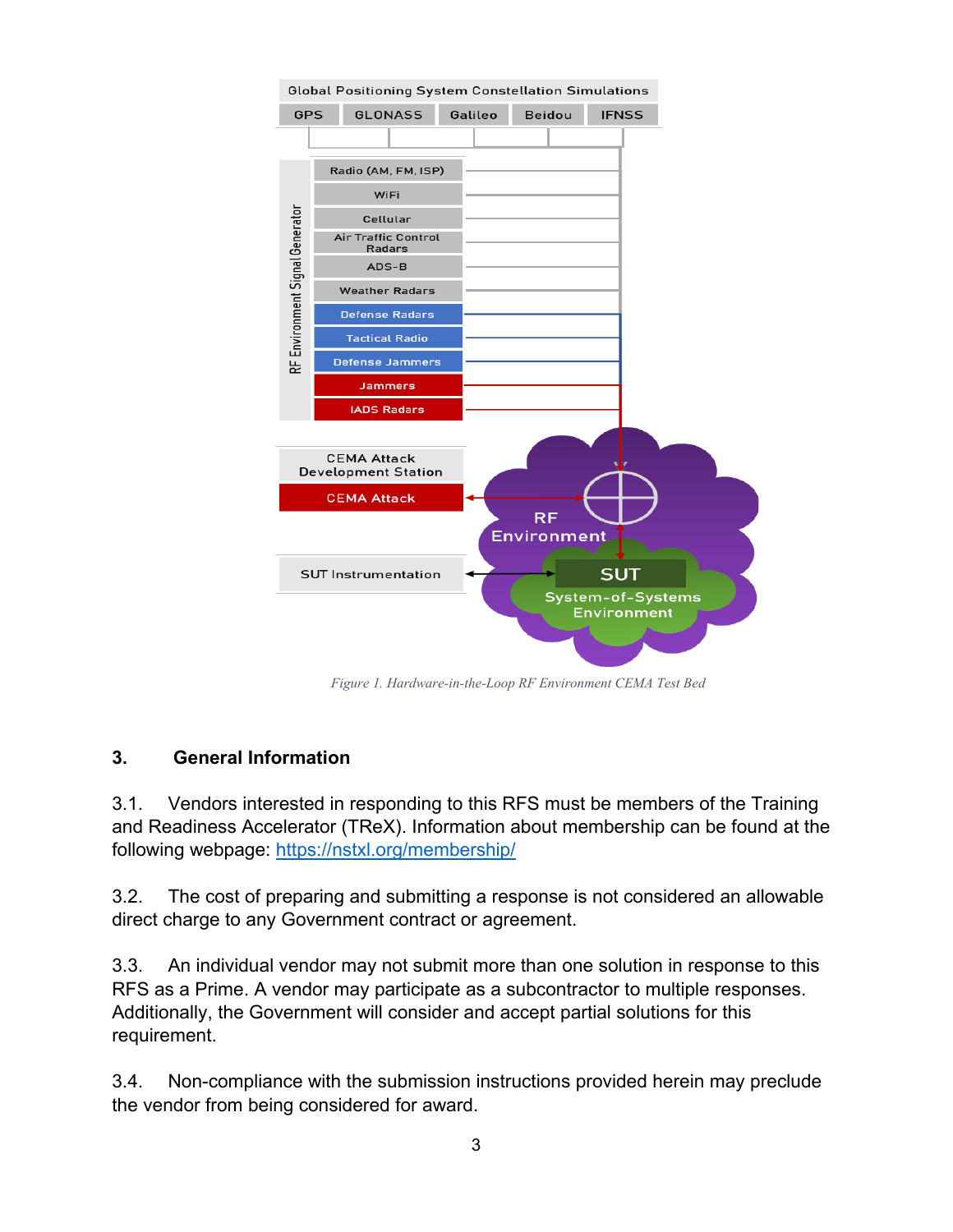3.5. Government participants and advisors in the evaluation process will be required to sign non-disclosure agreements (NDAs), as well as ensuring the procedures are in accordance with 41 U.S.C. Chapter 21, Procurement Integrity Act. Note: only Government personnel will be participating in the evaluation.

# **4. Government Furnished Information (GFI)/ Government Furnished Property (GFP)**

4.1. The Government will make available, Security Classification Guide as necessary to those vendors who have been vetted and cleared to receive Distribution C GFI, for use during Solution preparation. In order to obtain the documentation, the vendor shall submit a request in writing to INITIATIVES@NSTXL.ORG, with "CHILEEE Prototype" used in the subject line along with the required documents detailed in Section 4.2 below.

4.2. The vendor is required to complete the Vendor Self Vetting Form (Attachment 10) along with completing and signing the GFI Tech Data Distribution Agreement (Attachment 9) which includes further guidance regarding the handling of the GFI. Upon approval, the vendor will be provided any necessary GFI.

4.3. All hardware and associated technical information provided to the vendor as GFI/Government Furnished Equipment (GFE) is anticipated to be Controlled Unclassified Information (CUI).

# 4.4. Security Vetting

All vendors who want to compete, bid, or team with others for this effort must be willing to comply with the PEO STRI Security Process for Vetting. All vendors (Prime and Subs) and/or vendors must be vetted for eligibility, suitability, national status e.g., Foreign or USA Foreign Owned, Controlled and Influenced (FOCI) prior to the receipt of any award instrument.

4.4.1. For the RFS and accompanying solutions, the Government anticipates the distribution of Controlled Unclassified Information (CUI) at the classification level of Distribution C. The Government anticipates this effort along with the capabilities it researches, develops, prototypes, demonstrates, and validates will be UNCLASSIFIED and CLASSIFIED based on Security Classification Guide (SCG) 10-040. However, in order to develop the CHILEEE prototype, the vendor(s) will need to have access to nonpublic export controlled information. Therefore, any vendor with an intent to prime this effort must possess an approved FOCI mitigation and SECRET Facility Security Clearance (FCL).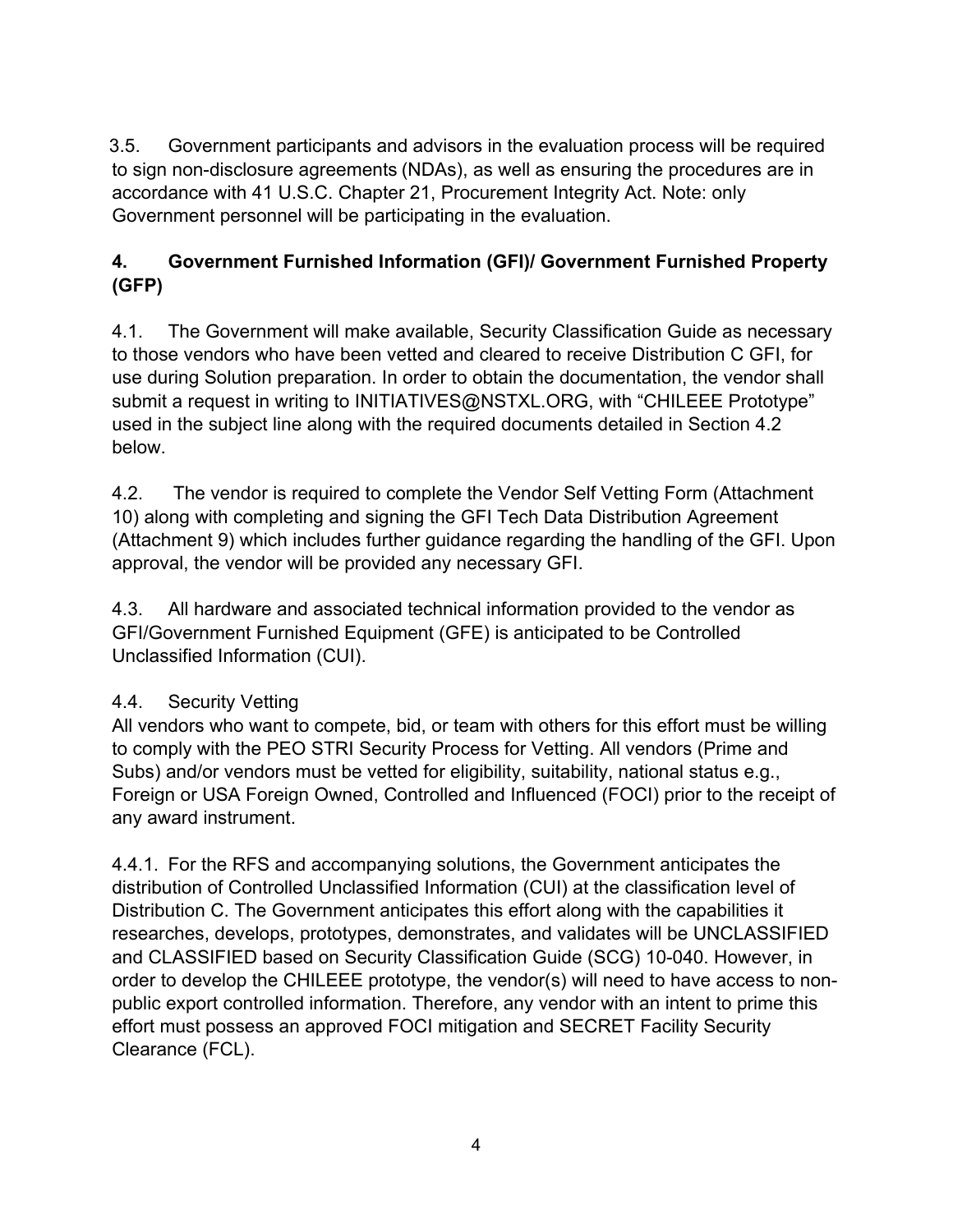All hardware and associated technical information provided to the vendor as GFI/Government Furnished Equipment (GFE) is anticipated to be Controlled Unclassified Information (CUI).

The Government will provide existing data and information to vetted vendors, as part of the request for solutions (RFS) process, to complete the CHILEEE prototype effort. The Government will also provide the performer(s) access to fielded systems and subject matter experts (SMEs) on a non-interference basis to support design, development, and testing efforts.

The Government will provide the vendor with Security Classification Guides (SCGs) related to the technology developed under the CHILEEE effort, to ensure that classified information is not inadvertently created by the vendor during execution of the project. Please refer to the following link for more information on SCGs:

[https://www.esd.whs.mil/Portals/54/Documents/DD/issuances/dodm/520001m\\_vol1.pdf](https://www.esd.whs.mil/Portals/54/Documents/DD/issuances/dodm/520001m_vol1.pdf?ver=2020-08-04-092500-203) [?ver=2020-08-04-092500-203](https://www.esd.whs.mil/Portals/54/Documents/DD/issuances/dodm/520001m_vol1.pdf?ver=2020-08-04-092500-203)

4.5. Vendors must provide a list of all Government Furnished Information (GFI) / Government Furnished Equipment (GFE) that the vendor believes is necessary to enable development and demonstration of prototype. Upon review of the requested GFI/GFE, if approved by the Government, the GFI/GFE will be provided to the awardee within a specified timeframe as agreed upon during SOW collaboration, after award. The Government cannot guarantee that all GFI / GFE requests can/will be accommodated.

# **5. Solutions Paper Responses**

5.1. Solution Paper responses shall consist of one volume to include an Administrative, Technical, and Price section. Responses shall be submitted in an editable/executable (not scanned) Adobe PDF format. The Technical section is limited to no more than 6 standard size  $(8 \frac{1}{2} \times 11)$  pages per Focus Area:

- CEMA and EW
- RF Environmental Signal Generation
- GPS Constellation Simulation
- Threat Simulation
- SUT Instrumentation and/ or Integrated Suite of C2 Instrumentation
- Data Collection, Processing Analysis, and Visualization

Vendors shall use standard 12-point Arial font for their responses. Vendors responding to all Focus Areas will be subjected to a 36-page limit for the Technical Section of the submission. Additionally, submission packages shall be limited to 10MB per proposal. No more than 3 foldouts are allowed with a page size of 11"x17" and will be counted towards the 6-page limit for each Focus Area (not to exceed 36 total pages). Please note, each one-sided page will count towards the page count limit. Charts or figures are not bound by the 12-point font requirement but shall be clearly legible. If the solution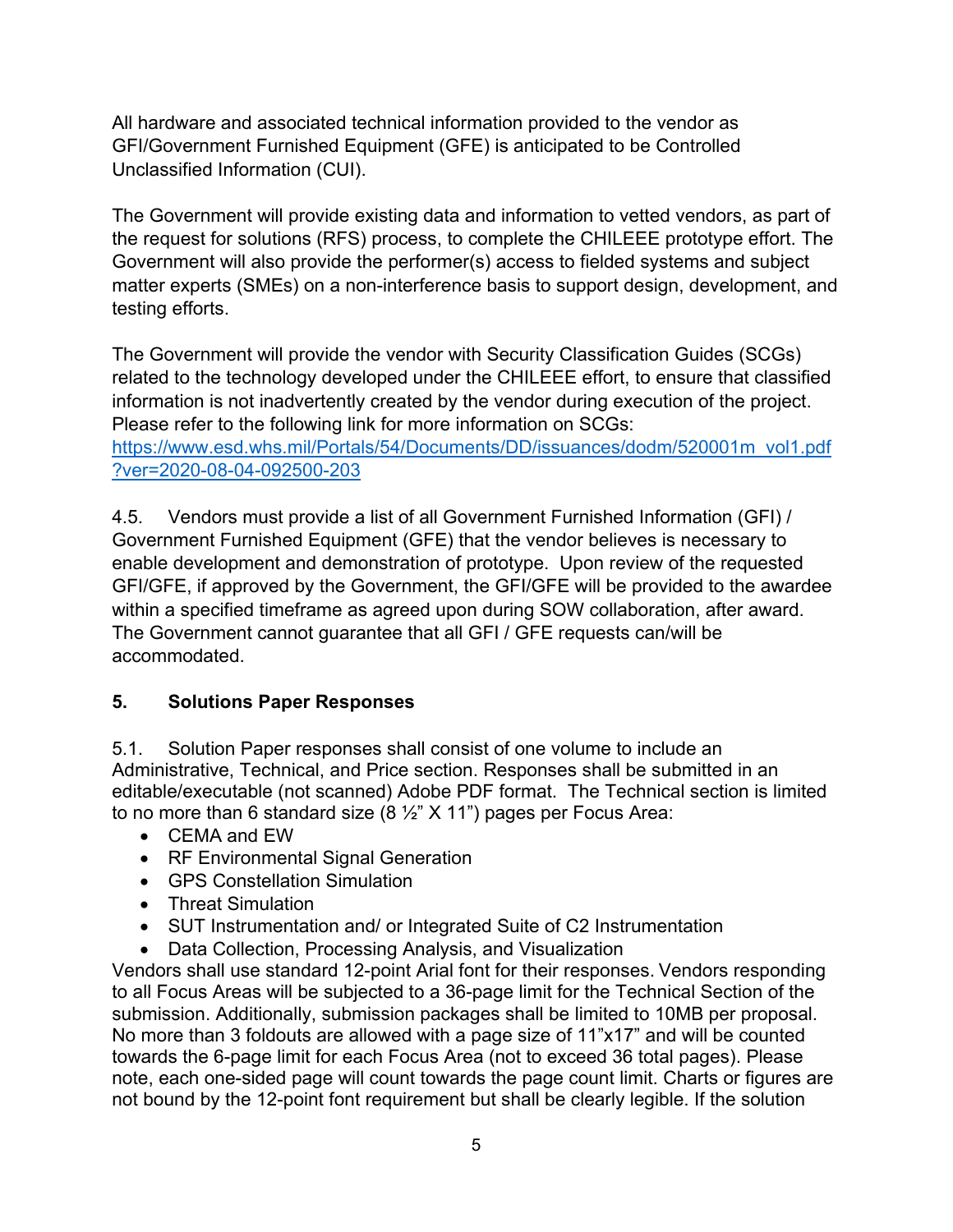exceeds the page limitation, the Government may choose not to read any information exceeding the 6-page limit per Focus Area and the information may not be included in the solution evaluation.

| <b>Section</b>        | <b>Subsection</b>                                                  | Format**                         | <b>Counted</b><br>towards page<br>limit |           | Page Limit*                       |
|-----------------------|--------------------------------------------------------------------|----------------------------------|-----------------------------------------|-----------|-----------------------------------|
|                       |                                                                    |                                  | <b>Yes</b>                              | <b>No</b> |                                   |
| <b>Administrative</b> | Cover Page                                                         | <b>MS</b><br>Word/PDF            |                                         | X.        | No Page Limit                     |
|                       | <b>Nontraditional Status</b>                                       | <b>MS</b><br>Word/PDF            |                                         | X         |                                   |
|                       | <b>FOCI Status</b>                                                 | <b>MS</b><br>Word/PDF            |                                         | X.        |                                   |
|                       | OCI & Mitigation Plan                                              | <b>MS</b><br>Word/PDF            |                                         | X.        |                                   |
| <b>Technical</b>      | Sub-Vendor List                                                    | <b>MS</b><br>Word/PDF            |                                         | X         | 6-Page Limit<br>per Focus<br>Area |
|                       | Vendor Experience                                                  | <b>MS</b><br>Word/PDF            | X                                       |           |                                   |
|                       | Project Management                                                 | <b>MS</b><br>Word/PDF            | X                                       |           |                                   |
|                       | Solution Approach                                                  | <b>MS</b><br>Word/PDF            | X                                       |           |                                   |
|                       | <b>Technical Approach</b>                                          | <b>MS</b><br>Word/PDF            | X                                       |           |                                   |
|                       | <b>Govt Desired Rights</b><br>in Tech Data &<br><b>Computer SW</b> | <b>MS</b><br>Word/PDF            |                                         | X         |                                   |
|                       | <b>Anticipated Delivery</b><br>Schedule                            | <b>MS</b><br>Word/PDF            |                                         | X         |                                   |
|                       | <b>Integrated Master</b><br>Schedule (IMS)                         | <b>MS Project/</b><br><b>PDF</b> |                                         | X         |                                   |
| <b>Price</b>          | <b>Pricing Breakout</b>                                            | Excel                            |                                         | X         | No Page Limit                     |
|                       | Rough Order of<br>Magnitude (ROM)                                  | Excel                            |                                         | X         |                                   |
|                       | <b>Basis of Estimate</b><br>(BOE)                                  | Excel                            |                                         | X         |                                   |

\***The Administrative and Pricing Sections along with the cover pages, Sub-Vendor List, Government Desired Rights in Technical Data and Computer Software, List of Figures, Integrated Master Schedule (IMS), Delivery Schedule, GFI List, and Acronym Definitions do not count towards the page count limit.**

\*\***All PDF's will be editable (not locked).**

5.2. Administrative Section (unlimited page count)

The following shall be included in the Administrative Section:

- Cover Page
- Nontraditional status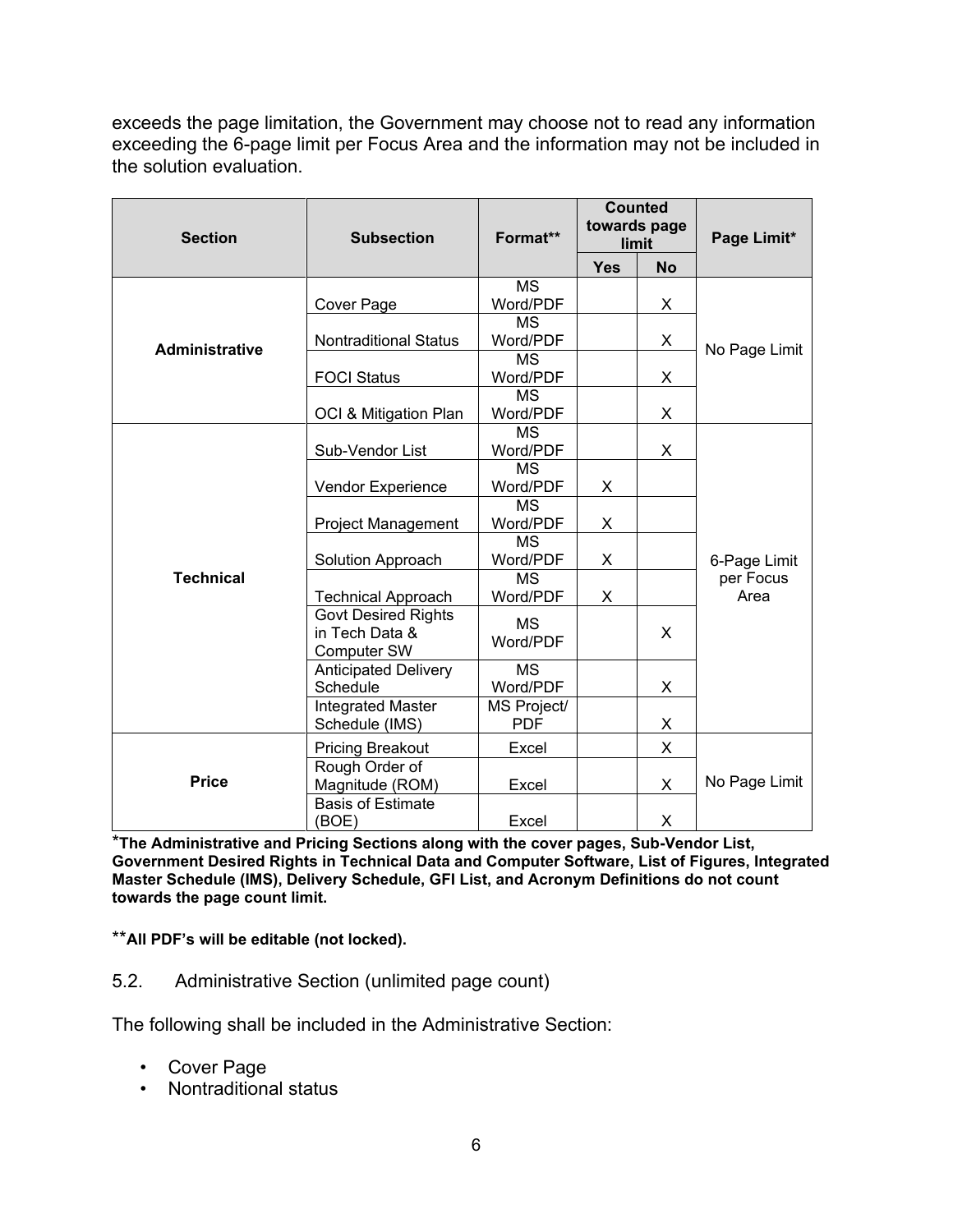- Foreign Owned, Controlled or Influenced (FOCI) status
- Organizational Conflicts of Interest and Mitigation Plans

#### 5.2.1. Cover Page

The cover page shall include the vendor's name, Commercial and Government Entity (CAGE) Code (if available), NAICS Code, Business Size, Traditional or Non-Traditional status, address, primary point of contact, which Focus Areas the offeree is responding to and status of U.S. ownership. NAICS code for this effort is 541330.

### 5.2.2 Nontraditional Status

The vendor shall provide its nontraditional business status or its ability to meet the eligibility requirements of 10 U.S.C. §2371b. The vendor shall clearly identify and support one of the following award eligibility requirements – with appropriate justification, as applicable.

 $\Box$  There is at least one nontraditional defense contractor or nonprofit research institution participation to a significant extent in the project.( Ref: 10 U.S. Code § 2371b(a)(d)(1)(A))

 $\Box$  All significant participants in the transaction other than the Federal Government are small businesses or nontraditional defense contractors. (Ref: 10 U.S. Code § 2371b(a)(d)(1)(B))

 $\Box$  At least one third of the total cost of the project is to be provided by sources other than the Federal Government. (Ref: 10 U.S. Code § 2371b(a)(d)(1)(C))

If the vendor is not a nontraditional defense contractor (NDC) additional information is needed. Vendor shall provide the name and CAGE code information for the NDC participating in the prototype project. Additionally, the vendor shall provide what portion of the work the NDC is performing and an explanation of the significance of the NDC's contribution to the prototype project.

5.2.2.1 Definition of Nontraditional Defense Contractor – an entity that is not currently performing and has not performed, for at least one-year period preceding the solicitation of sources by the Department of Defense (DoD) for the procurement or transaction, any contract or subcontract for the DoD that is subject to full coverage under the cost accounting standards prescribed pursuant to 41 U.S.C §1502 and the regulations implementing such section.

5.2.3 Foreign Ownership, Control, or Interest (FOCI) Status

In accordance with RFS Attachment 4, Security Process for Vetting Contractors, the vendor must include certification that the vendor (and subcontractor(s)) are not Foreign Owned or under USA FOCI status (and are not in merger or purchasing discussions for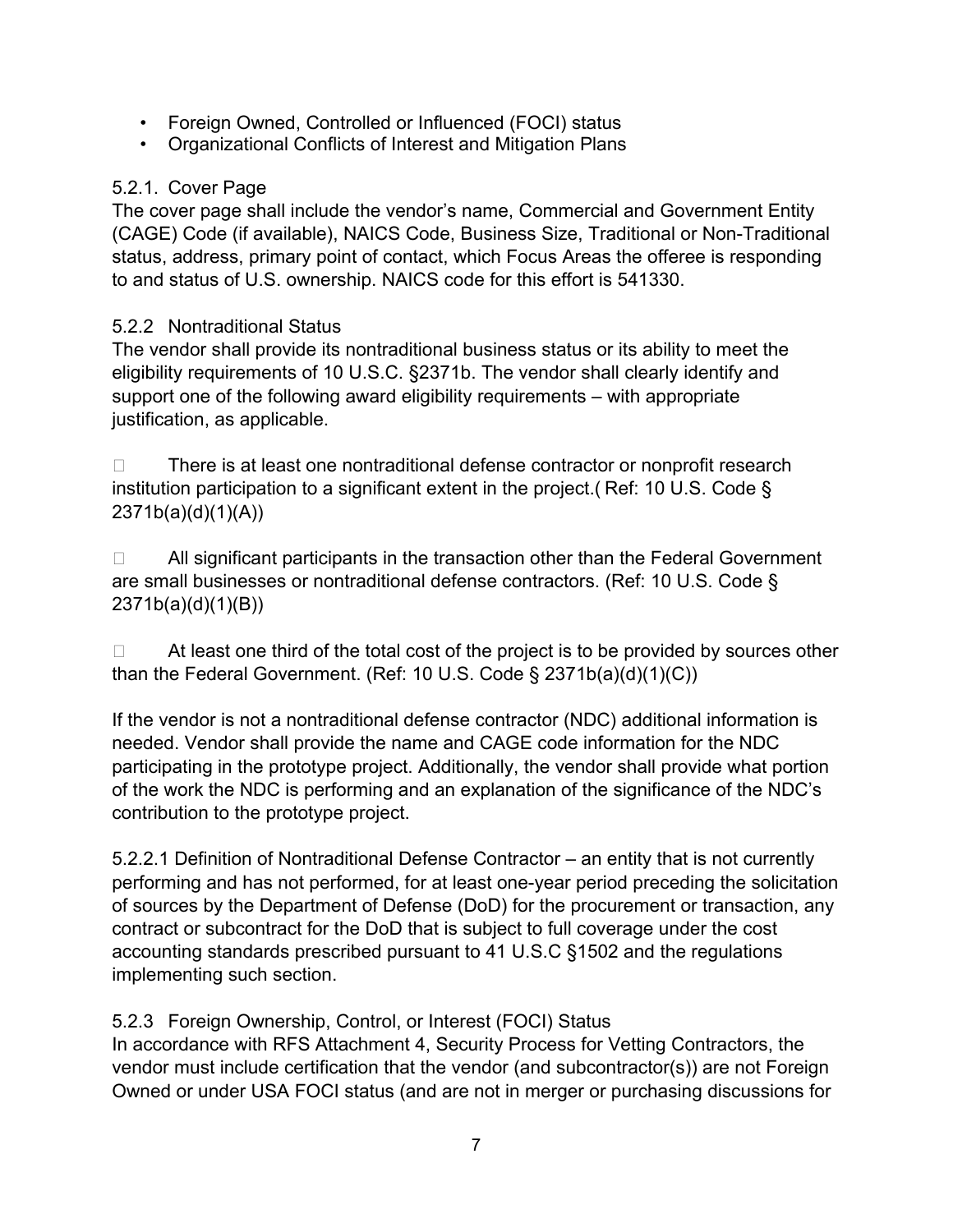a Foreign company or USA FOCI Company). Should a prospective vendor be unable to so certify, they will be ineligible for award unless the mitigating circumstances in Attachment 4 Security Process for Vetting Contractors are met. In such a case, these mitigating circumstances shall be detailed in an appendix to the Administrative Section.

5.2.4 Organizational Conflicts of Interest and Mitigation Plan

Vendors will submit an Organizational Conflict of Interest (OCI) Mitigation Plan via an appendix to the Administrative Section. In the event there are no real or perceived OCIs, simply state so and annotate what actions would be taken in the event that one is realized.

### 5.3. Technical Section (6-page count per Focus Area)

The following shall be included within the Technical Section:

- Sub-Vendor List
- Vendor Experience
- Project Management
- Solution Approach
- Technical Approach
- Government Desired Rights in Technical Data and Computer Software
- Anticipated Delivery Schedule
- Integrated Master Schedule (IMS)

#### 5.3.1. Sub-Vendor List

Vendor shall provide a list of all sub-vendors involved and their role within the performance of your submission as an appendix to the Technical Section (which will not count towards the page count). The list shall include FOCI status and OCI, Commercial and Government Entity (CAGE) Code, Business Size and Type (Traditional/ Non-Traditional).

# 5.3.2. Vendor Experience

Vendor shall describe their company or team's recent and relevant previous experience with developmental testing. This experience should also include supporting test, evaluation, and assessment that is similar to the required work of this prototype project. Projects worked in the last three years are considered recent.

#### 5.3.3. Project Management

Vendor shall describe their company's methodologies, organizational structure, quality assurance processes, and staffing they intend to use to manage this prototype project.

#### 5.3.4. Solution Approach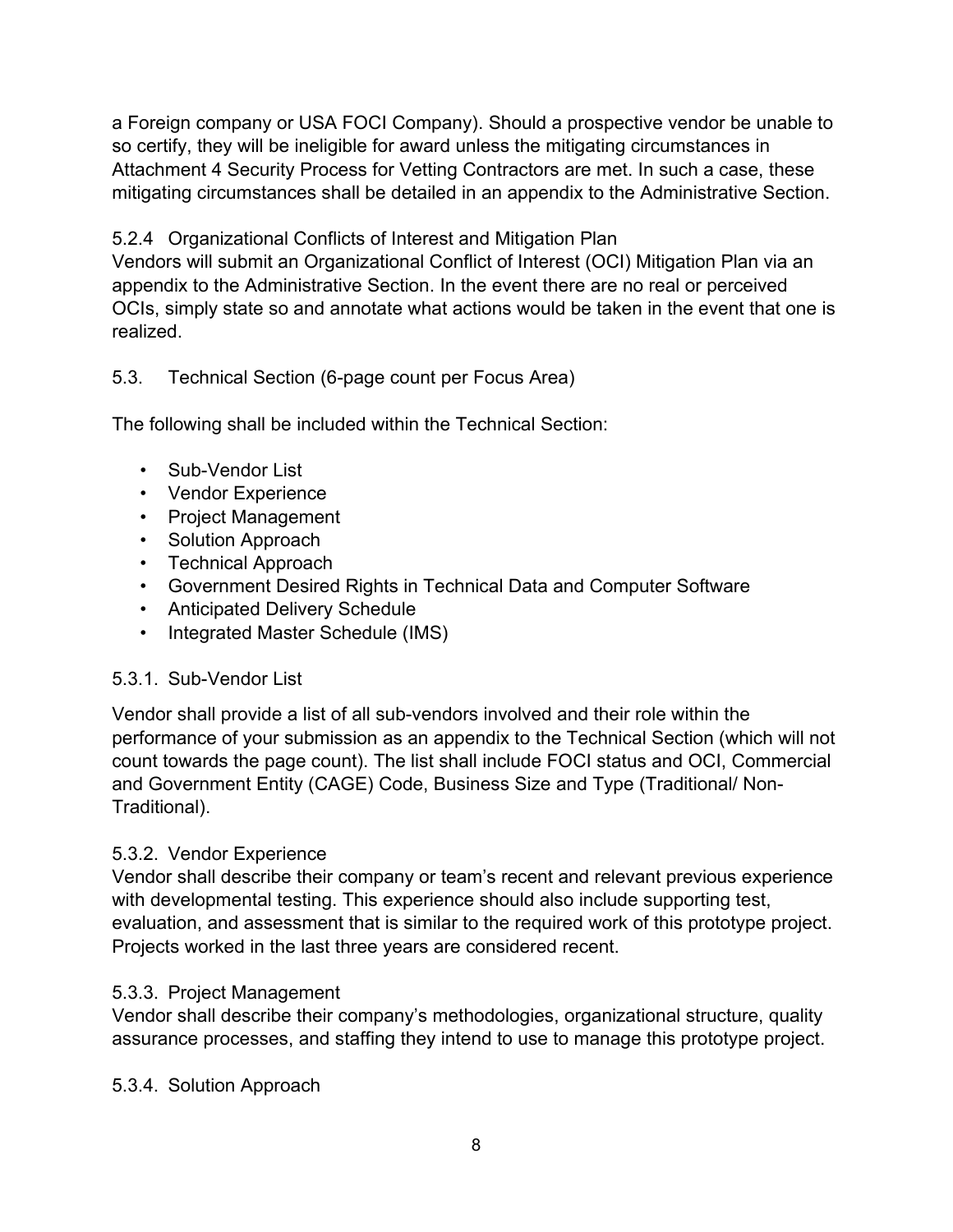Solution Approach responses shall include the vendor's proposed technical solution clearly describing the approach, feasibility and technical risks and mitigation solutions identified in fulfilling the Project Technical Objectives and associated deliverables identified below. The approach shall clearly address planned documentation deliverables (including format and content) and any planned demonstrations, design reviews (including product line quality factors such as agility and reuse), feasibility of implementation, total project risk, and management reviews.

#### 5.3.5. Technical Approach

CHILEEE seeks to address current shortcomings in the Army's ability to test CEMA effects on military systems by developing and demonstrating a CEMA test capability that can inform US Army Futures Command (AFC) [and other Department of Defense (DOD) key decision makers] with reliable and actionable test information in a timely and cost-effective manner. This may include the novel application of commercial technologies for defense purposes and the demonstration of NDI technologies and capabilities.

CHILEEE will demonstrate new and innovative test and assessment technologies, methodologies, and processes that address the agility, adaptability, and resilience necessary to meet the growing technological and operational needs and demands of the Warfighter. Specifically, CHILEEE will target the development, prototyping, testing, and integration of innovative and unique CEMA, EW and AI/ML test technology solutions and capabilities in the following focus areas:

- Focus Area 1: CEMA and EW
	- o Overview: Cyber Electromagnetic Activities (CEMA) and Electronic Warfare (EW) are capabilities within the US Army to defend communication networks and provide offensive non-kinetic weapons to deny or disrupt enemy communications.
	- o Technical Objective: The ability to analyze and define the effectiveness of either a system-of-systems defensive capability against CEMA or EW attack OR the effectiveness of a system's offensive capability to produce the anticipated reaction to a system.
	- o Desired Outcome: The capability to provide a replicative communication network(s) (wired and open air) as a target/victim for future adversarial or friendly CEMA or EW techniques. Also, the resources to create adversarial or friendly CEMA or EW effects.
- Focus Area 2: RF Environment Signal Generation
	- o Overview: In order to test the performance of Signal Intelligence (SIGINT), Communication Intelligence (COMINT), Electronic Intelligence (ELINT) and EW systems, RF communications and signals need to be produced to represent a realistic battlefield or urban environment.
	- o Technical Objective: The ability to record (or develop) and transmit signals that have the exact characteristics of real world tactical, commercial, or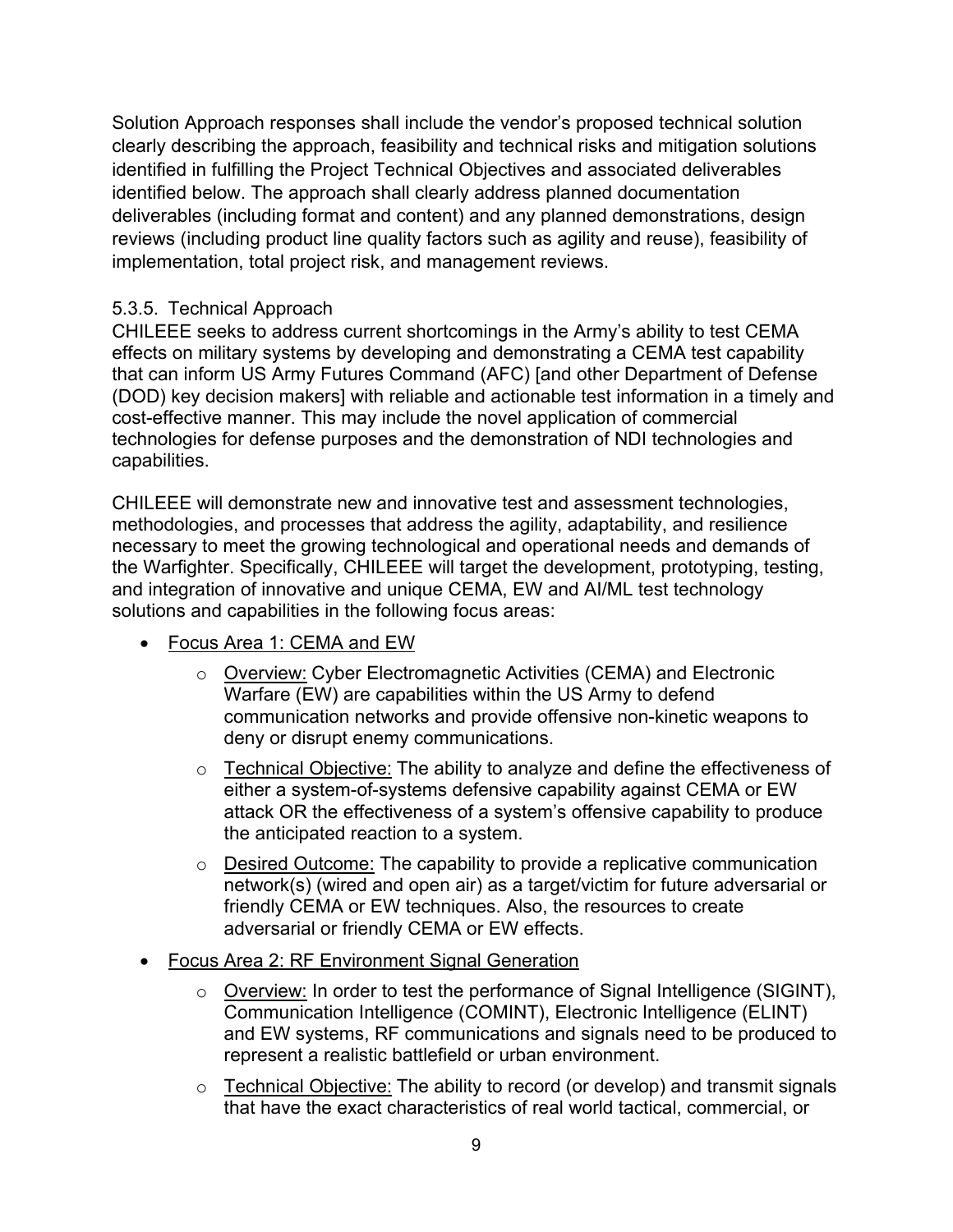public communication and detection devices. Characteristics would include modulation, frequency, multiplexing, power, pulse, scan, etc. These RF signals will be replicative of all RF standards worldwide.

- o Desired Outcome: Multiple mobile substantiations of the technical objective that can be deployed to DoD test ranges and programmed and controlled from a central site.
- Focus Area 3: GPS Constellation Simulation
	- o Overview: An indoor GPS Test Range enabling realistic and dynamic performance, reliability, and vulnerability testing of GPS receivers and anti-jamming technology. The indoor range addresses the inherent shortfalls of lab testing and mitigate the limited test windows for outdoor testing. This range requires a GPS Constellation Antenna Array and GPS Wavefront simulator. These systems simulate the orbital movement of GPS satellites creating a realistic GPS RF environment and greatly reducing the need for a significant portion of outdoor testing.
	- o Technical Objective: This GPS Constellation Simulation bridges the gap between laboratory and outdoor GPS performance, electronic attack (EA) and threat testing. Multi-GPS signal generators, jammers, and discrete antenna outputs will provide and enable the most realistic test environment that enhances test rigor by increasing the ability to rapidly identify and address GPS system failures from contested and congested environments in the most physics-accurate, E-field reception environment.
	- o Desired Outcome: The GPS Constellation Simulation capability should provide a comprehensive indoor GPS test capability that realistically simulates the real-world GPS signal environment to allow characterization of emerging GPS-based navigation systems.
- Focus Area 4: AI/ML Threat Simulation
	- o Overview: In order to defend against evolving CEMA threats, the AI/ML threat simulation laboratory should generate realistic AI/ML threat simulations. The AI/ML laboratory designs, develops, and deploys software and the associated hardware that can be applied in the testing laboratory and on ranges to simulate existing and future AI/ML enabled CEMA systems. These systems are unique in that they learn and adjust their threat behavior based on AI/ML 10 algorithms which can modify behavior and adapt to the environment. This capability requires the identification of potentially vulnerable systems in a highly congested RF environment. Software and hardware are then developed to autonomously identify the threat vector and deploy the payload against the vulnerable systems.
	- o Technical Objective: The AI/ML threat simulation laboratory identifies a range of vulnerable domains vulnerable systems to AI/ML enabled CEMA, and then the identifies, develops, trains, and deploys the models which will be executed over time through simulation platforms. This effort requires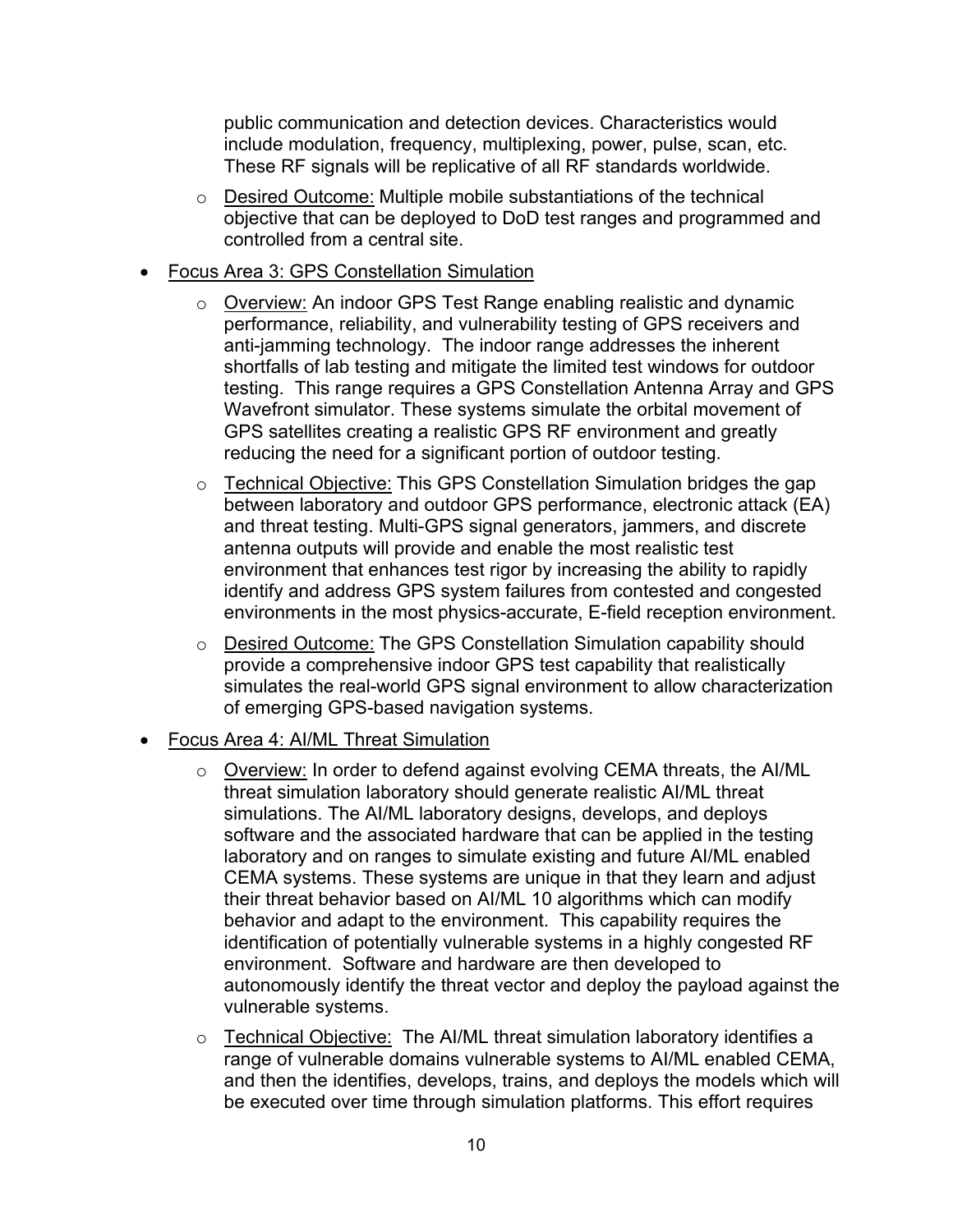mathematical rigor and awareness of both the vulnerable environments, highly technical specifications, and the dynamic state of the art of AI/ML in order to produce realistic simulations.

- o Desired Outcome: The AI/ML threat simulation development effort should result in a variety of CEMA AI/ML models that can be deployed against vulnerable RF and networked environments. These simulations should be dynamically tunable in terms of AI/ML model choice, model hyperparameters and target domains, to include communications systems, imagery systems and other electronic devices that may be vulnerable
- Focus Area 5: SUT Instrumentation
	- o Overview: Develop appended and embedded data collection instrumentation to collect various types of data in both dismounted and mounted configurations.
	- o Technical Objective: Ability to collect large volumes of data. Ability to collect different types of data – audio, video, screen capture, sensor, network capture, spectrum, etc. Reduced Shared Wireless Access Protocol (SWAP) for the intended application. Reduced Electromagnetic Interference (EMI). MIL-STD 461/464/810 compliant.
	- o Desired Outcome: Data collection solutions will address interface standards, required timing resolution, storage speeds, radio waveforms, and reduced EMI via a comprehensive hardware and software architecture and test kit.
- Focus Area 6: Integrated Suite of C2, Instrumentation, Data Collection, Processing, Analysis, and Visualization
	- o Technical Objective: Develop instrumentation to collect and process large volumes of data. Ability to collect and process different data types. Provides an end-to-end solution that addresses six functional areas: 1) test planning; 2) status and control; 3) data collection and stimulation: 4) data management; 5) data processing and analysis; and 6) data visualization and reporting. The instrumentation is flexible, scalable, and easily extensible.
	- o Desired Outcome: The instrumentation will optimize the end-to-end testing process creating efficiencies and automation of the processes resulting in reduced test time and cost, increased accuracy, and near real time analysis.

Each of these focus areas will be required to comply with the following:

• Test and Training Enabling Architecture (TENA) Compliance - all prototypes must be able to be commanded/controlled over the TENA network as well as exchange data across the network. Additional details on TENA have been included in Attachment 2.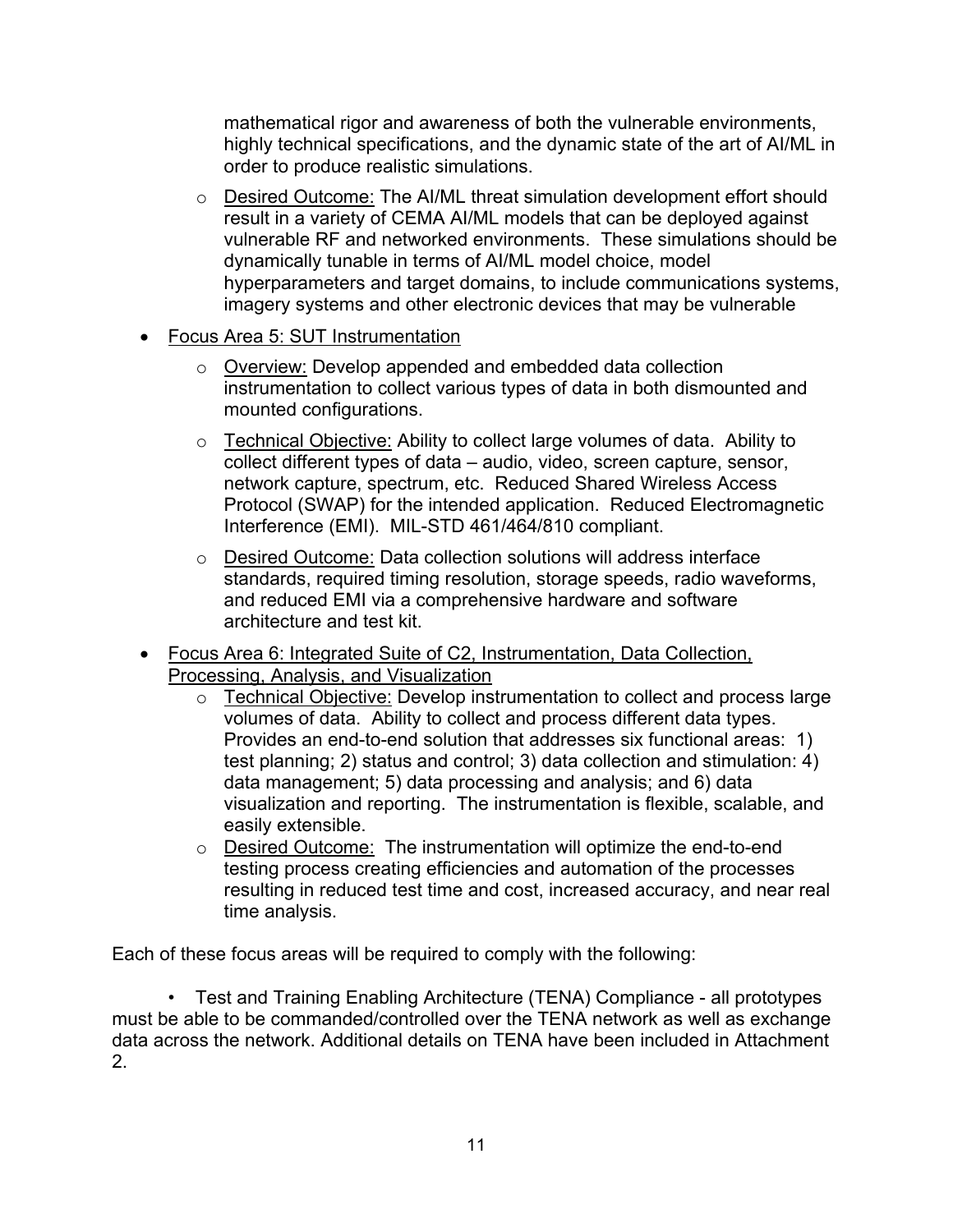• Integration and Interoperability - all prototypes must maximize the use of a modular, open system approach to enable all end items to be integrated into a common test and evaluation platform. Additional details on this matter available in Attachment 3 (Modular Open Systems Approach Reference Frameworks in Defense Acquisition Programs).

• Cybersecurity compliance - all prototypes must be capable of meeting cybersecurity compliance requirements outlined in DODI 8510.01, Risk Management Framework (RFM) for DoD Information Technology (IT). Additional details on this matter are available in Attachment 1.

• Validation and Verification (V&V) - all prototypes will possess a validation and verification pedigree that will facilitate rapid accreditation of use in system performance assessments.

#### 5.3.5.2 Agile Development

CHILEEE will be developed using an Agile process where each cycle of the process results in more functionality in CHILEEE. Specifically, each cycle (sometimes referred to as iterations) include six (6) steps:

- Plan During this phase of the process, the project team comes together to identify and prioritize the requirements and ensures those requirements are quantifiable, relevant, and detailed. The project team also determines how many development cycles are needed, the duration of those cycles, and the requirements that will be addressed in each development cycle.
- Design The list of requirements that is developed in the planning phase are used to make design choices. In the design phase, one or more designs are developed that will achieve the desired project result. Depending on the project, the products of the design phase can include dioramas, sketches, flow charts, site trees, design drawings, prototypes, photo impressions, Unified Modeling Language (UML) schemas, etc. The project team will review the designs and choose the best design that will be produced in the project.
- Develop During the development phase, everything that will be needed to implement the project is arranged. Potential suppliers or subcontractors are brought in, a schedule is made, materials and tools are ordered, instructions are given to the personnel, etc. The project takes shape during the development phase. This phase involves the construction of the actual product. Programmers are coding, designers are involved in developing graphic material, developers are building, etc. The development phase results in a software release or prototype product.
- Test This phase involves testing the prototype and/or code against the requirements to make sure the product is meeting the requirements and solving the user's needs. This phase includes unit testing, integration testing, system testing, and acceptance testing.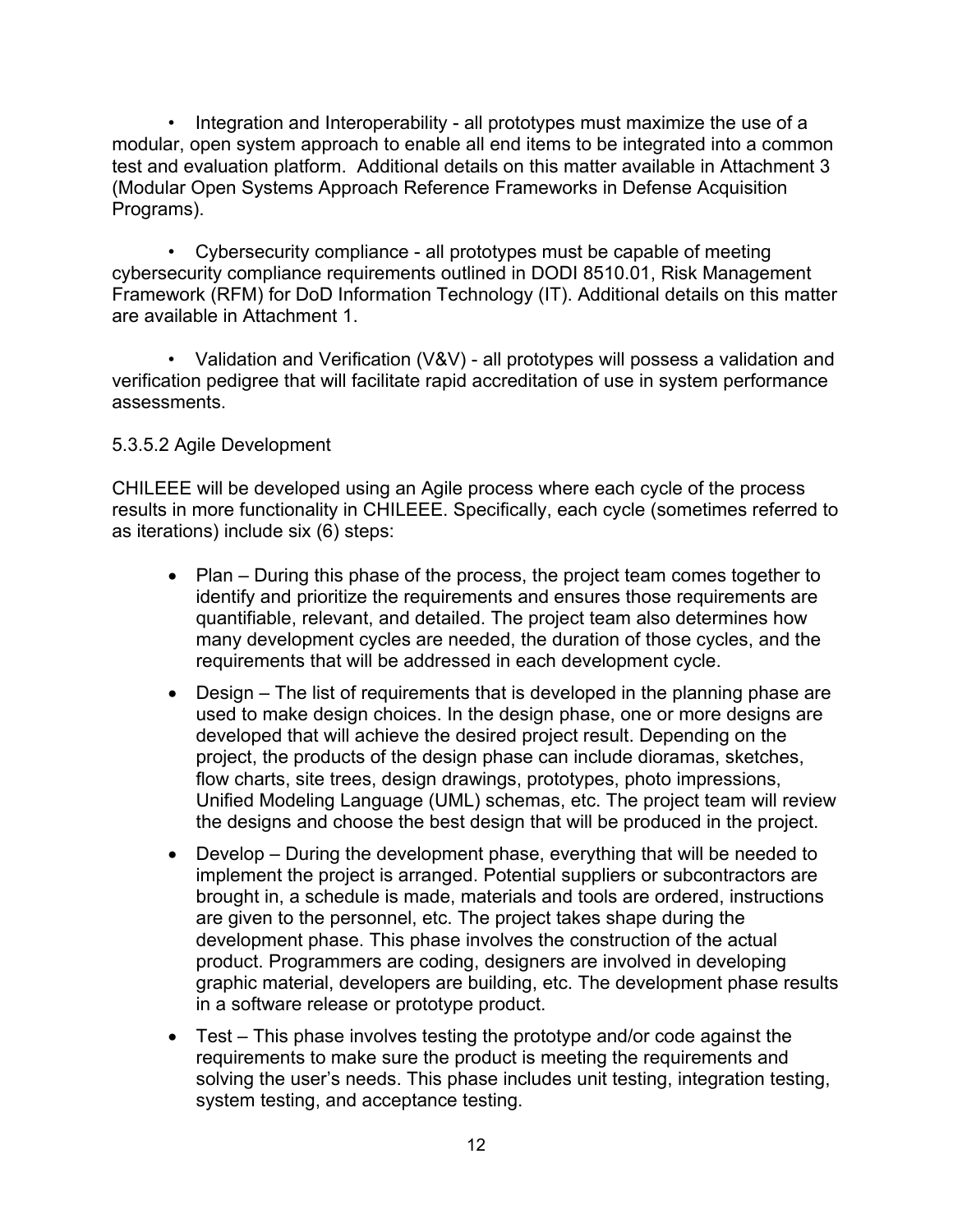- Release During this phase, the prototype and/or software is delivered to the government so that the government can start using the product in test and provide feedback to the development team. During this phase, the government will evaluate whether the product meets its initial operating capability (IOC).
- Feedback During this phase, the government provides feedback to the project team on the product's performance and suitability; and whether the product meets its IOC.

During each cycle, each of the identified steps will have decision points defined as exit and entrance criteria allowing the team to move to the next step. At the end of each cycle, there will be an additional decision point where the Government will determine if IOC has been met or a new cycle will begin using the feedback from the previous cycle as the starting point for the new cycle. EPG anticipates conducting the CEMA, EW, and RF Signal Generation cycles first and concurrently. Future cycles of the program may be conducted simultaneously or separately.

Software (SW) development and hardware (HW) development will follow the same cycle process except for during the development step. For software, the development step will include multiple sprints to iteratively prototype capabilities and adhere to Agile development best practices. The figure below depicts the SW and HW development cycle approach.



**Single Software Development Cycle** 

Each SW cycle will be scheduled for 6 months, and each HW cycle will be scheduled for 12 months. There will be no more than 10 SW cycles, and no more than 5 HW cycles with the goal to reach IOC on or before 5 years. During the first cycle, the plan step will be informed by the research and development the government has already conducted in each of the focus areas identified above. For each of the next cycles, the plan step will be informed by the feedback, priorities and requirements provided by the government with input from the performer and feedback from the previous cycle. SW and HW cycles will be executed in parallel. A completed plan step will result in a milestone payment to mobilize the development team.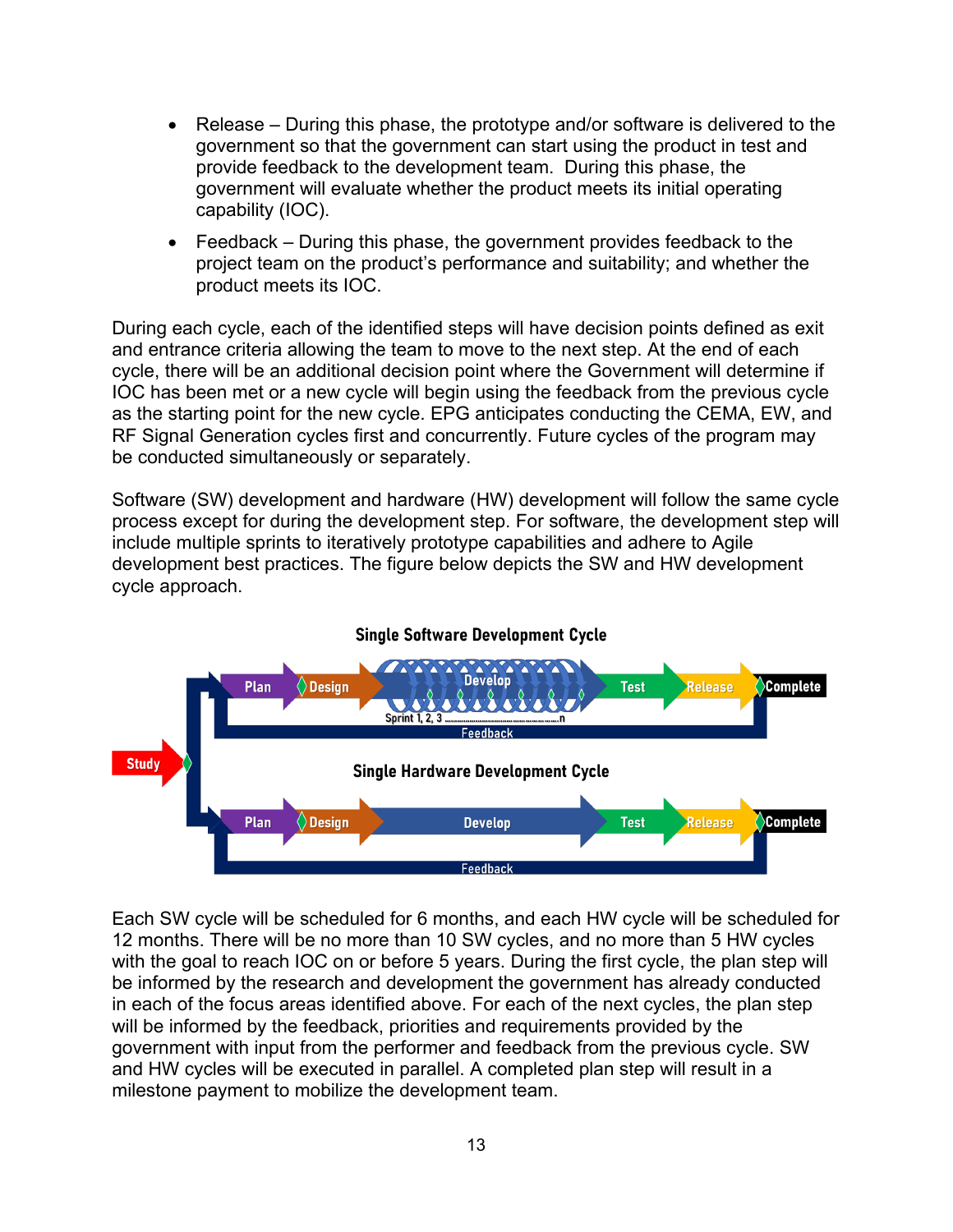SW and HW cycles will be executed in parallel whereas each completed step will result in a milestone payment. For example, a completed plan step will result in a milestone payment to mobilize the development team. The development team will then complete the design step and enter into the development step. These cycles will be defined in the vendor's milestone schedule. Upon vendor selection and during SOW and milestone collaboration, these cycles and milestones may be further refined.

For SW, the development step within each cycle will operate as its own agile process, using much shorter iterations referred to as sprints. Sprints will be a defined length of two to four weeks (the performer will propose sprint lengths for Government consideration and approval). Milestone payments will be aligned with every other sprint completion.

At the end of the cycle's development step, a test step followed by a release step will be accomplished. The release will result in a milestone payment. As stated previously, if after release CHILEEE is at IOC, then the project will be deemed complete. If the project is not complete and the Government desires to continue development, the feedback step will begin leading back into another agile cycle until IOC is gained.

The Government anticipates reaching IOC NLT 5 years from the start of the project. The figure below depicts the development concept and timeline.



Figure 2. Conceptual Development Concept and Timeline

#### **5.3.6 Government Desired Rights in Technical Data and Computer Software**

The Government requires Government Purpose Rights (GPR) for a five-year period which shall commence upon execution of this transaction agreement. Upon expiration of the five-year period, the Government shall have unlimited rights. Printed deliverable (e.g., printed hardcopies, .doc, web-based html, etc.) will be labeled Distribution C and contain all appropriate markings associated with the distribution classification. All technical data, intellectual property and non-commercial off the shelf (COTS) software are desired to be provided with a minimum of GPR; however, if any non-COTS software cannot be provided with GPR, vendors will be requested to provide a perpetual enterprise license agreement that allows unlimited distribution, modification, and full use of the software without additional fees beyond the cost contracted for the original license agreement.

Any commercial or COTS shall be provided with a transferable license that allows distribution of the software and transfer of the license to any government agency or DOD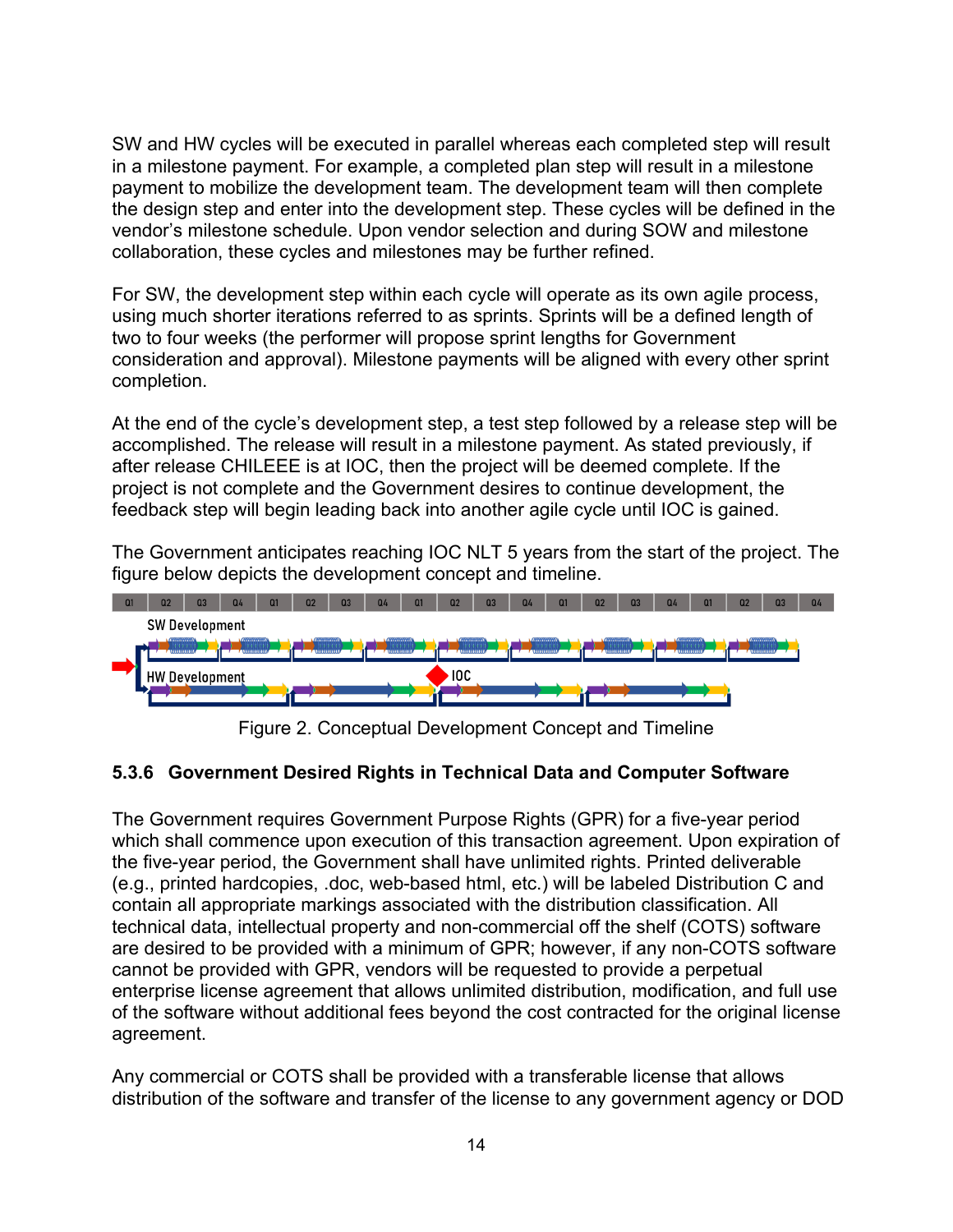vendor for any CHILEEE prototype project related purpose. All software licensing shall include a minimum term of five years of use. All software shall be provided with any available major upgrades, minor updates, security patches and technical support for the entire period of performance. When the addition of new software or hardware is proposed for the system or developed under this solicitation with government funding or partial government funding, the vendor shall ensure that sufficient rights in technical data (software and hardware) are procured to enable the government to maintain and modify the system using government personnel and/or third-party vendors. Government approval is required for exceptions to GPR.

Vendors will be requested to provide pricing to acquire any portion of their solution which is delivered with limited or restricted rights. The Government may choose to license or purchase the rights to these proprietary data upon successful delivery of the prototype.

All technical data and information developed under this effort should be marked with the appropriate marking in accordance with DoDI 5320.24, Distribution Statements on Technical Documents. This generally should be marked with "DISTRIBUTION STATEMENT C." Distribution authorized to the Department of Defense and U.S. DoD contractors only (export controlled) (21 March 2022). Other requests shall be referred to PEO STRI."

The vendor shall describe the rights being provided to the Government in terms of technical data, both in software and hardware, so that the Government can maintain and modify the system(s) using Government personnel and third-party contractors. The vendor shall analyze feasible non-proprietary solutions and incorporate them when applicable to the effort. This includes, but is not limited to, software rights, technical data, source code, drawings and other product definition data, manuals, warranties, and integration efforts.

5.3.6.1 For the purposes of this RFS and final award document, the Government will use the data rights and computer software related terms defined in Attachment 7, Data Rights License Terms Definitions.

5.3.6.2 Vendor shall complete the Data Rights Assertions Tables using the format provided in Attachment 6, Data Rights Assertions Tables. The vendor's assertions, including any assertions of its subcontractors or suppliers must be submitted as an appendix to the Technical Section. The tables must be completed in the format set forth in the attachment, dated and signed by an official authorized to contractually obligate the vendor. If additional space is necessary, additional pages may be included. There is no page limit for the Data Rights Assertions Tables, and they do not count against the proposed technical solution page limitation.

5.3.7 Anticipated Delivery Schedule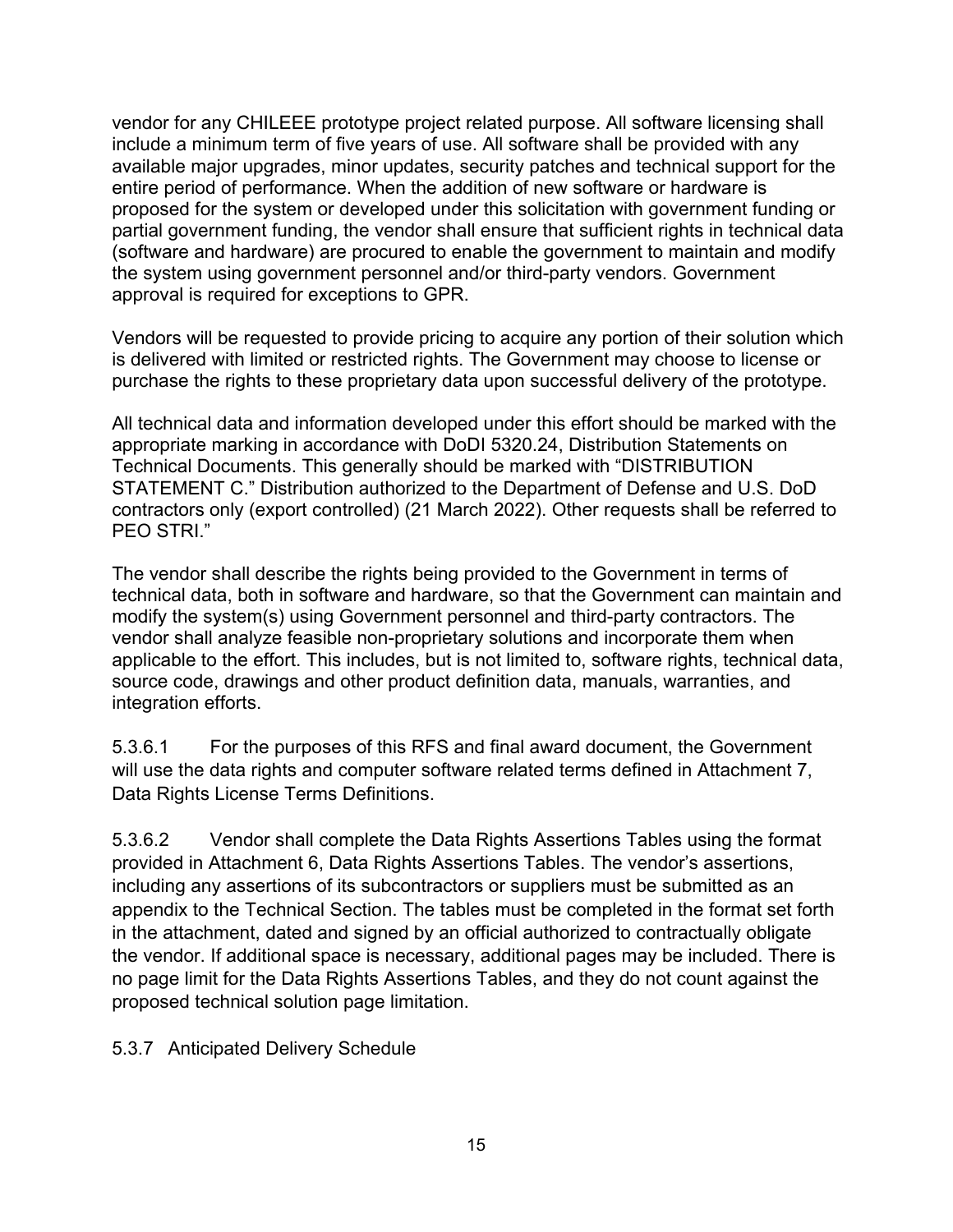The vendor shall include the anticipated delivery dates with their solution that includes all CHILEEE Prototype capabilities and completion dates for all tasks and task phases as described in the RFS.

### 5.3.8 Integrated Master Schedule (IMS)

An IMS shall be provided, using Microsoft Project. The IMS should be resource loaded with each task including a predecessor (if applicable). The IMS may be attached as an appendix file to the Technical Section. The IMS is not included in the total page count and page count is unlimited.

5.4 Pricing Section (unlimited page count)

The following shall be included within the Pricing Section:

- Pricing Breakout
- Rough Order of Magnitude (ROM)
- Basis of Estimate

#### 5.4.1. Pricing Breakout

Vendors shall submit a fixed price amount price for its solution, further divided into severable milestones. The Government is not dictating a specific price mechanism. However, proposed payments should be linked to clearly definable, detailed milestones in each phase. It should be clear, with sufficient detail, what is being delivered at each milestone. The vendor's pricing milestones may vary from the defined decision points, depending on the proposed solution. Milestones should be established and priced in a manner that prohibits milestone efforts from being worked concurrently. Each milestone price should reflect the anticipated value the Government will receive toward accomplishment of the OTA goals and objectives at the time the milestone is completed. The price section has no page number limitation.

The prototype project will be incrementally funded as funding becomes available. The government may not fund the full value of this agreement based on the outcome of the various demonstrations conducted throughout the period of performance.

#### 5.4.2 Rough Order of Magnitude (ROM)

Vendors shall provide a ROM for potential follow-on production activities as described in Section 9: Follow-on Activities to include the following:

Describe your licensing/pricing model(s) and include a high-level ROM for your described solution's recurring and non-recurring costs (e.g., installation/set-up, initial training, sustainment costs, upgrade costs and other associated/ add-on services) for a Production/Maintenance environment. (Must provide an expected quantity to support the ROM)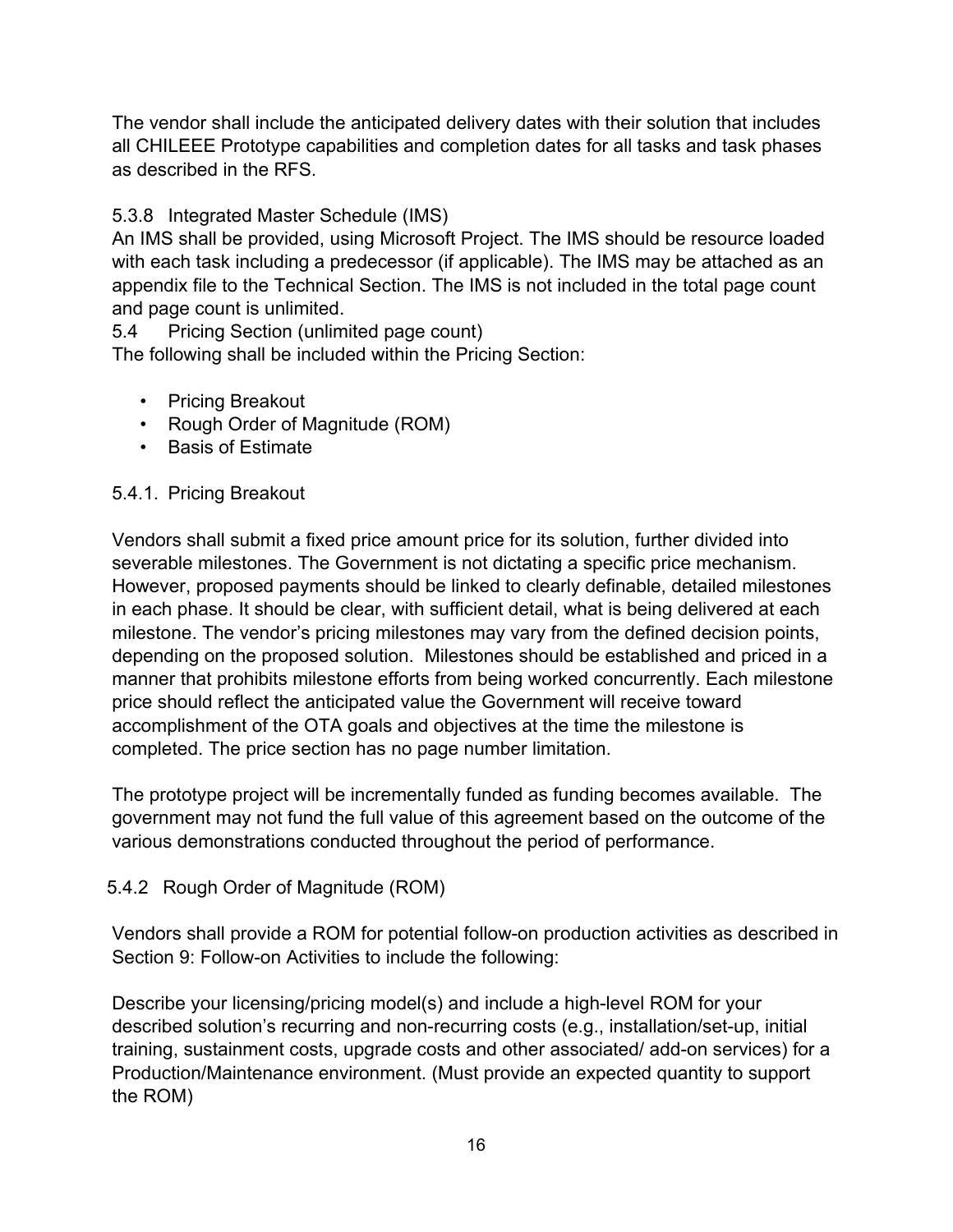Vendors shall clearly identify any anticipated sustainment/maintenance costs and risks for its solution. In the Technical Section, Vendors should identify technical approaches and rationale within its proposed solution that will result in sustainment cost savings for the government. Sustainment cost savings from the technical approaches shall be quantified and provided.

Please note, the Follow-On Production ROM, as well as the follow-on sustainment costs, will assist in future planning efforts for potential follow-on efforts and will **NOT** be part of the evaluation.

# 5.4.3 Basis of Estimate

Proposing vendors are requested to provide a Basis of Estimate (BOE) for the entire effort. Pricing should be broken out by cycles and technology area. Pricing should assume no more than 10 cycles for software and no more than 5 cycles for hardware, as described in Section 5.

### **6. RFS Response Instructions**

6.1 The Government intends to make a single OT award as a result of this RFS. However, more than one award may be made if determined to be in the Government's best interest. The Government also reserves the right to award to respondents that provide attributes or partial solutions of value to the Government.

6.2 All questions related to this RFS shall be submitted utilizing the Vendor Questions Form provided in Attachment 5. Questions must be submitted via email to [initiatives@nstxl.org,](mailto:initiatives@nstxl.org) with "CHILEEE Prototype Vendor Questions" in the subject line.

6.3 **Questions must be submitted no later than 12:00 PM EDT on 23 June 2022.** Questions received after the deadline may not be answered. Questions shall not include proprietary data as the Government reserves the right to post submitted questions and answers, as necessary (and appropriate) to facilitate vendor solution responses.

6.3.1 The Government reserves the right to post submitted questions and answers, as necessary (and appropriate) to facilitate vendor Solution Paper responses. Submitted questions will be posted without identifying company names.

6.4 **Solution Responses shall be submitted no later than 12:00 PM EDT on 11 July 2022.** Solution Responses shall be submitted electronically to [initiatives@nstxl.org,](mailto:initiatives@nstxl.org) with "CHILEEE Prototype Solution" used in the subject line. Any submissions received after this time on this date may be rejected as late and not considered.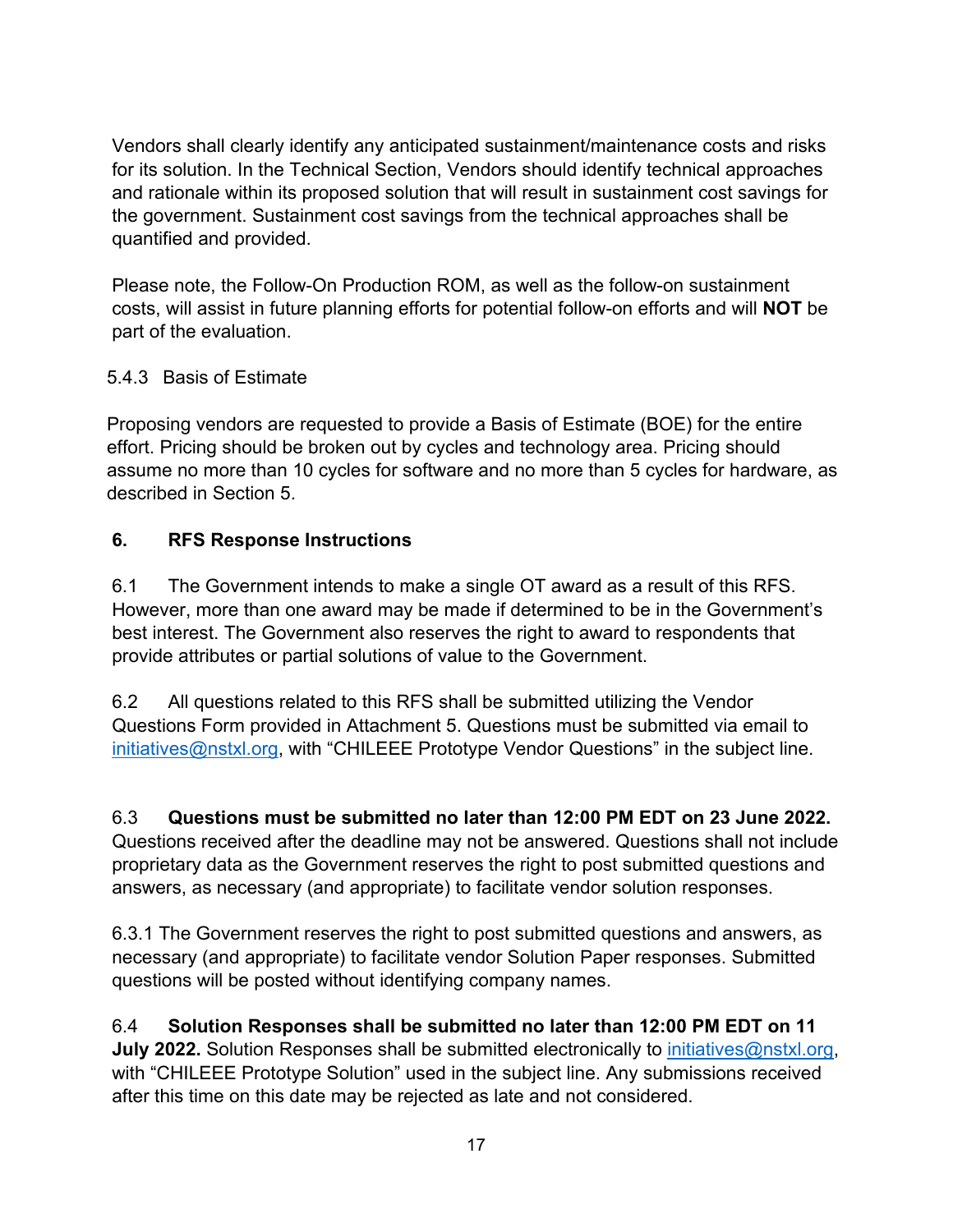6.4.1 Vendors must clearly state assumptions made within their response. Vendors are encouraged to challenge any Government assumptions or restrictive requirements in its individual solution and should articulate any major discrepancies between the RFS and its technical solution. Should a vendor's solution require a change in policy and/or statute, the vendor shall outline within their technical section, and describe why the change is needed to realize the benefit of the vendor's prototype (and potential production).

6.4.2 Vendor's solutions shall be valid for at least 180 days after submission.

# **7. Evaluation and Selection Process**

7.1 Solution papers will be evaluated with consideration given to the vendor's ability to provide a clear description of the proposed solution, technical merit of the response, feasibility of implementation, vendor's experience, and total project risk. The proposed project price, delivery schedule, and data rights assertions will be considered as aspects of the entire response when weighing risk.

**7.2** The Government will evaluate the degree to which the submission provides a thorough, flexible, and sound approach in response to the ability to fulfill the requirements. The Government will evaluate the following:

- **Technical Merit** The performer's technical approach will be evaluated for thoroughness, technical merit, innovation, clarity, and soundness of the proposed approaches in meeting the requirements of the Pilot prototypes.
- **Interoperability Approach** The performer's approach to hardware and software interoperability in the test environment will be evaluated for thoroughness, innovation, clarity, and soundness of proposed approaches in meeting the interoperability requirements of the Pilot prototypes. Scalability and extensibility will also be significant factors to assessing interoperability.
- **Technical Feasibility** The performer's solution to the Pilot prototype will be evaluated for logistical planning to include the capability to staff and support the prototype project (personnel and equipment) to effectively carry out the project requirements.
- **Vendor Experience** Recent experience and quality of past experiences in providing technical solutions similar to those required by this solicitation. Ideally, past performance should also indicate an understanding of developmental testing. "Recent experience" is defined as experience within the last three (3) years.
	- o The performing vendor's experience designing, developing, prototyping, and producing platform architecture domain solutions that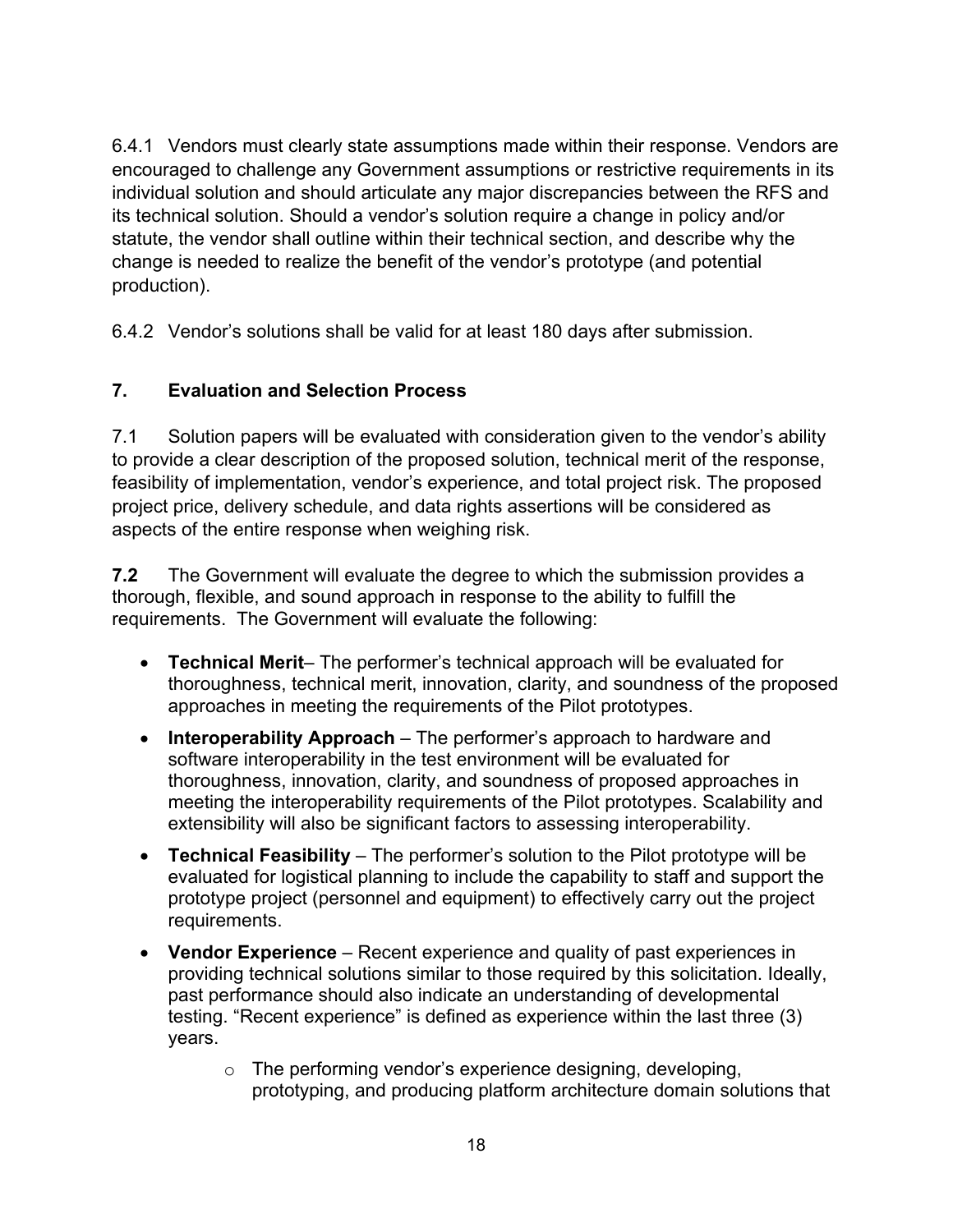are flexible, interoperable, and capable of both human and machine reading/ingestion.

- $\circ$  The performing vendor's experience supporting the test, evaluation, and assessment of platform architecture domain solutions that are flexible, interoperable, and capable of both human and machine reading/ingestion.
- $\circ$  The performing vendor's experience working with the Government in an agile and adaptable manner through collaboration and iteration.
- o The vendor's capability to handle simultaneous development and production efforts for multiple platforms and locations.
- **Schedule –** The performer's Integrated Master Schedule (IMS) for the entire effort.
- 7.3. In addition, interested vendors are required to provide the following:
	- Fixed price amount further divided into severable milestones (RFS Section 5.4.1).
	- An IMS for the entire effort with identified deliveries throughout the development of the prototype. (RFS Section 5.3.8).
	- Data Rights Assertions Table, Attachment 6: The technical response is expected to clearly outline the appropriate assertion rights in technical data, computer software and software documentation that will be delivered with the solution.
	- The vendor's approach to provide life cycle maintenance to sustain capabilities during the duration of the CHILEEE effort (60 months).
	- Follow-on Production Rough Order of Magnitude (ROM) pricing should include vendor's approach for handling follow-on activities described in (RFS Section 5.4.2). The Government will not evaluate vendor submissions related to sustainment and follow-on activities; however, the Government will seek a pricing estimate (ROM) for future planning purposes.

# 7.4 Cost and Pricing Breakdown

It is important to note, the entire 5-year prototype project has a maximum ceiling budget of \$36,000,000. The government anticipates up to \$8,000,000 of available funding for the first year of this project, beginning in Fiscal Year (FY) 2022. Funding for FY 22 includes \$15K of funding available immediately to start the Phase One assessment needed at the beginning of the project. The Government will evaluate the vendors pricing solution to determine if the solution price is within budget. This will support determining the level of associated risk.

#### 7.5 Selection Process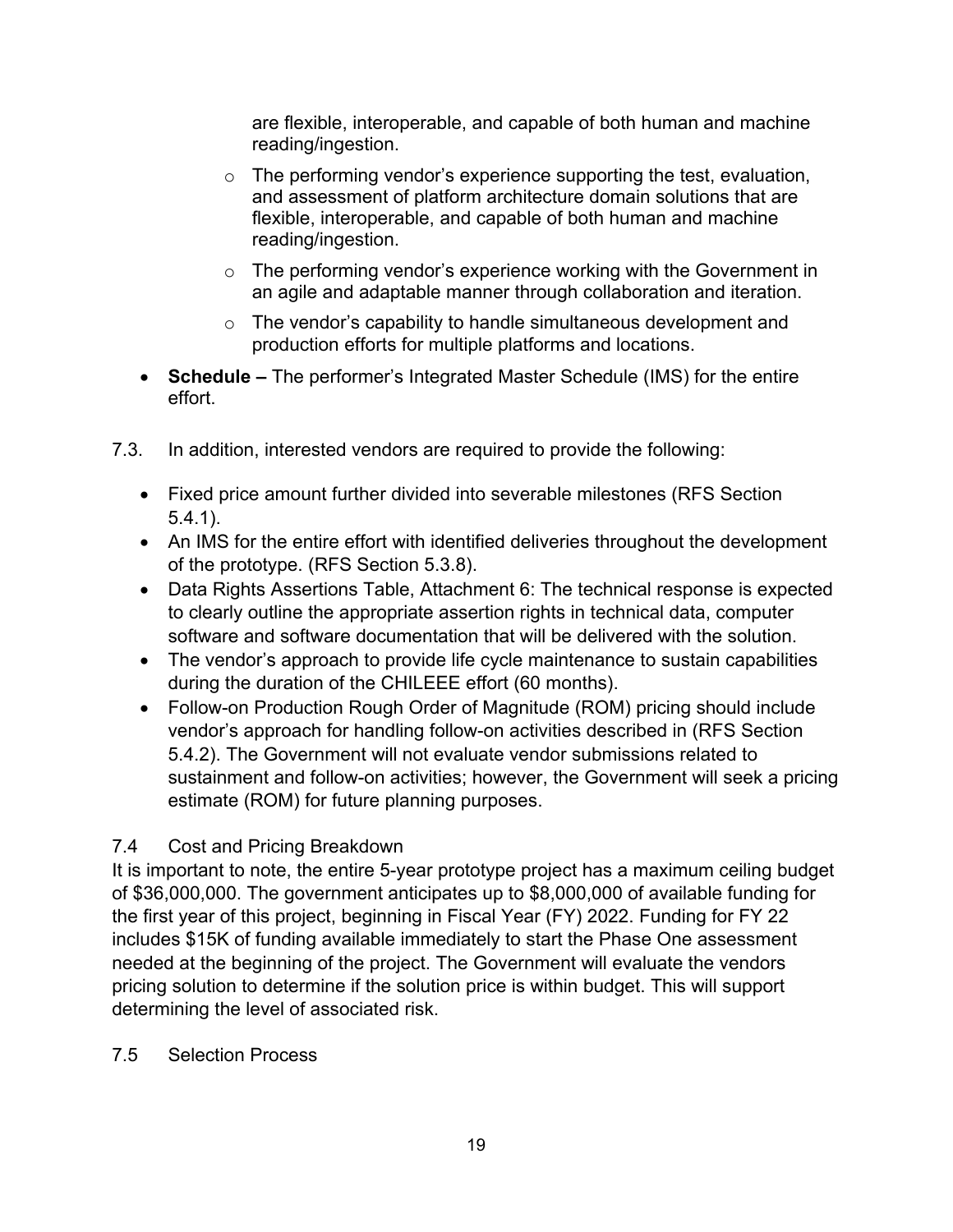7.5.1 The Government will review each vendor's submittal against the criteria as described in Sections 7.2 and 7.3, with major consideration given in no specific order of importance to the technical merit, feasibility of implementation, and total project risk. The proposed project price, delivery schedule, and data rights assertions will also be considered as aspects of the entire response when weighing risk and reward. Further, the Government will evaluate the degree to which the proposed concept provides an innovative, unique – yet realistic and sustainable - approach to meeting the CHILEEE Prototype technical capabilities and objectives.

7.5.2 Assessment of risk is subjective. If the risk is obvious or the schedule seems overly aggressive, the Government will consider that in the total risk assessment. Vendors are responsible for identifying risks within their submissions, as well as providing specific mitigation solutions. If sufficient validation of the proposed information is not provided, the Government may reject the submission.

7.5.3 Unsupported assertions will be discounted by the evaluators. Technology and Manufacturing Readiness Levels will be considered when weighing the benefit of the proposal.

7.5.4 The Government anticipates awarding to the vendor(s) whose response best satisfies the Government's objectives, referenced in Section 5.3.5, and will be most advantageous to the Government with price and other factors considered.

7.5.5 The Government reserves the right to award to a vendor that does not meet all of the requirements but provides attributes or partial solutions of value.

7.5.6 In making the final decision it may become necessary to compare the proposals of each vendor against the other, but the Government anticipates that its decision is more likely to be made based on each vendor's submittal as evaluated against the criteria described above and a determination of which solution(s) is/are determined to be the most advantageous to the Government.

#### **8. Additional Information**

#### 8.1 Export Controls

Research findings and technology developments arising from the resulting proposed solution may constitute a significant enhancement to the national defense and to the economic vitality of the United States. As such, in the conduct of all work related to this effort, the recipient will comply strictly with the International Traffic in Arms Regulation (22 C.F.R. §§ 120-130), the National Industrial Security Program Operating Manual (DoD 5220.22-M) and the Department of Commerce Export Regulation (15 C.F.R. §§ 730-774).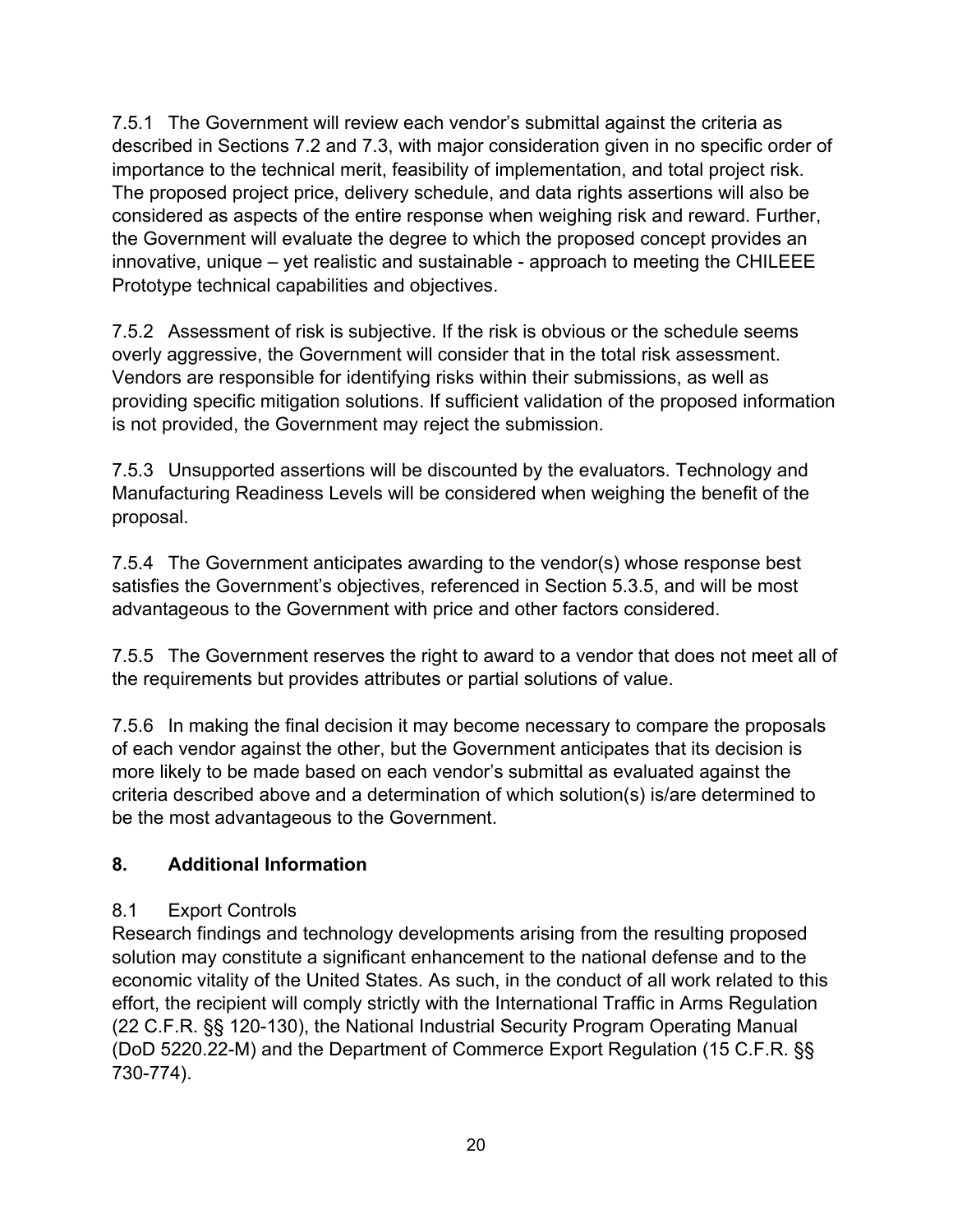8.2 Interaction and/or Disclosure with Foreign Country/Foreign National Personnel The Vendor should comply with foreign disclosure processes described in US Army Regulation (AR) 380‐10, Foreign Disclosure and Contacts with Foreign Representatives; Department of Defense Directive (DoDD) 5230.11, Disclosure of Classified Military Information to Foreign Governments and International Organizations; and DoDD 5230.20, Visits and Assignments of Foreign Nationals.

8.3 Cyber Incident Reporting: The awardee will properly protect data and comply with specific Government reporting procedures in the event Government data is compromised.

8.4 By submitting a response, respondents shall certify whether covered telecommunications equipment or services **will or will not** be included as a part of its offered products or services to the Government in the performance of this effort.

All respondents are required to submit applicable documentation to [www.sam.](http://www.sam/)gov concerning Section 889 (Prohibition on Certain Telecommunications and Video Surveillance Services or Equipment). Submissions from vendors with delinquent, incomplete, or missing information related to Section 889 shall be deemed noncompliant.

8.5 All submissions will be unclassified. Submissions containing data that is not to be disclosed to the public for any purpose or used by the Government except for evaluation purposes will include the following sentences on the cover page:

*"This submission includes data that will not be disclosed outside the Government, except to non-Government personnel for evaluation purposes, and will not be duplicated, used, or disclosed -- in whole or in part -- for any purpose other than to evaluate this submission. If, however, an agreement is awarded to this Company as a result of -- or in connection with – the submission of this data, the Government will have the right to duplicate, use, or disclose the data to the extent agreed upon by both parties in the resulting agreement. This restriction does not limit the Government's right to use information contained in this data if it is obtained from another source without restriction. The data subject to this restriction are contained in sheets [insert numbers or other identification of sheets]"*

8.6 Each restricted data sheet should be marked as follows:

*"Use or disclosure of data contained on this sheet is subject to the restriction on the title page of this submission."*

# **9. Follow-On Activities**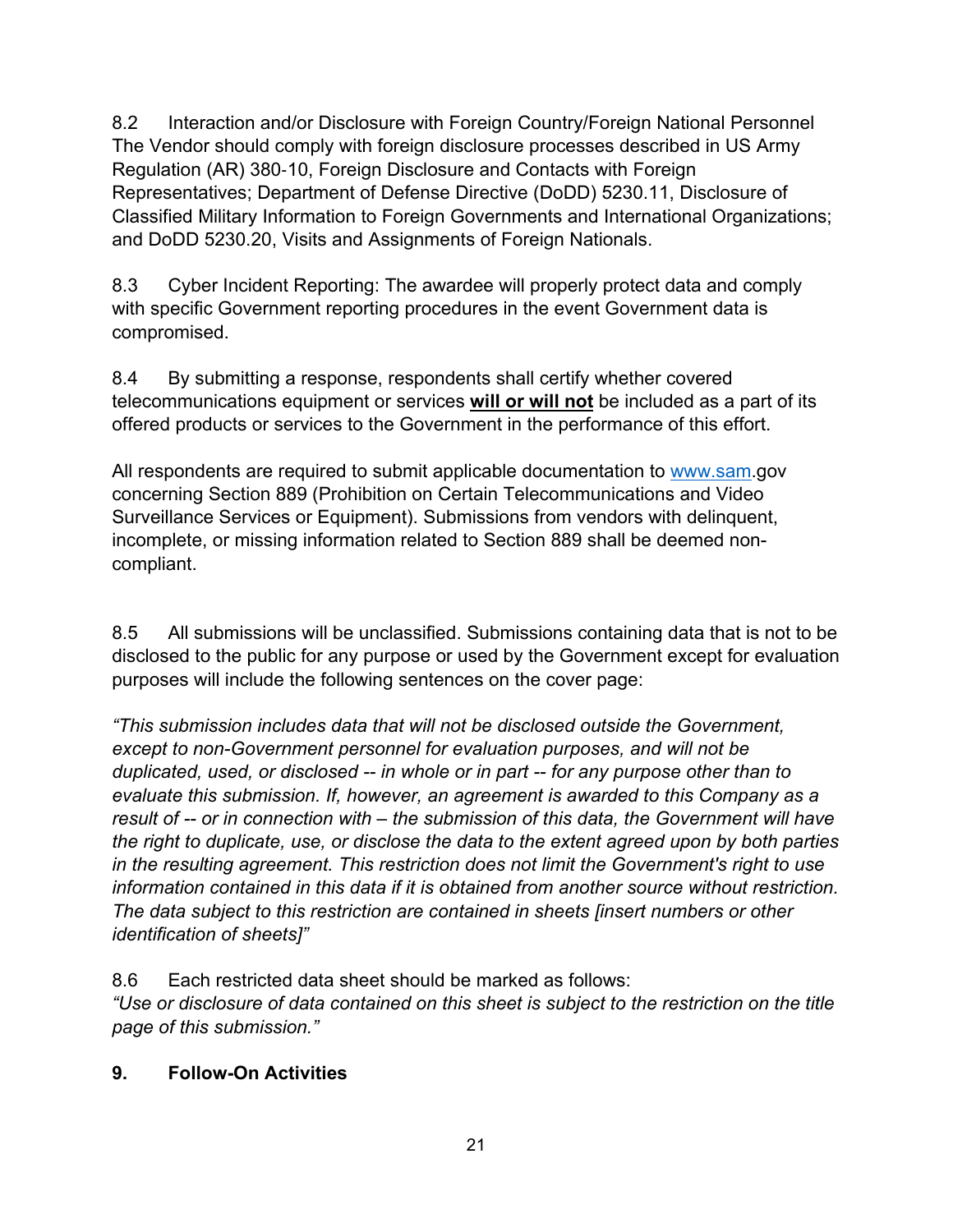Pursuant to 10 U.S.C. 2371b(f), if competitive procedures were used for the selection of parties for participation in the transaction for a prototype pilot and the participants in the transaction successfully completed the prototype project, production OTs are authorized and offer a streamlined method for transitioning into follow-on production without competition. Potential follow-on production contracts may be either sole source, based on successful completion of the prototype project within the scope of this document, or competed at the discretion of the Government. Follow-on activities could include system and software updates to address obsolescence, concurrency, evolving training requirements, and technology insertion.

If the CHILEEE prototype project is successfully completed [feasibility and utility of the prototype(s) are demonstrated and assessed, and IOC is gained], the Government anticipates transitioning into production. A Rough Order of Magnitude (ROM) for followon activity may be required and will be determined during the development of each RFS. The Government anticipates that CEMA and EW will be the first RFS. The Government requires a follow-on ROM for this RFS.

Prior to issuing a sole source Follow-On continuation of prototyping or a production agreement or contract, the Government will enter negotiations with the awarded vendor. The negotiations may include evaluation of all potential cost element categories applicable to the effort and may also use price realism analysis. The Government will utilize the most applicable method in determining cost elements and prices are fair and reasonable.

# **10. Attachments**

To support the CHILEEE prototype project RFS, the following documents will be provided. Each document will be marked and protected accordingly to support distribution and storage. This may include the vetting of vendors, in accordance with establish Government policy and procedures, prior to distribution.

- Attachment 1, DODI 8510.01, Risk Management Framework (RFM) for DoD Information Technology (IT)
- Attachment 2, TENA ARD 2016-11, The Test and Training Enabling Architecture (TENA) – Architecture Reference Document (ARD), [https://www.tena](https://www.tena-sda.org/display/TENAintro/Home)[sda.org/display/TENAintro/Home](https://www.tena-sda.org/display/TENAintro/Home)
- Attachment 3, Modular Open Systems Approach Reference Frameworks in Defense Acquisition Programs
- Attachment 4, Security Process for Vetting Contractors
- Attachment 5, Questions Form
- Attachment 6, Data Rights Assertions Tables
- Attachment 7, Data Rights License Terms and Definitions
- Attachment 8, Terms and Conditions and EULA
- Attachment 9, GFI Tech Data Distribution Agreement